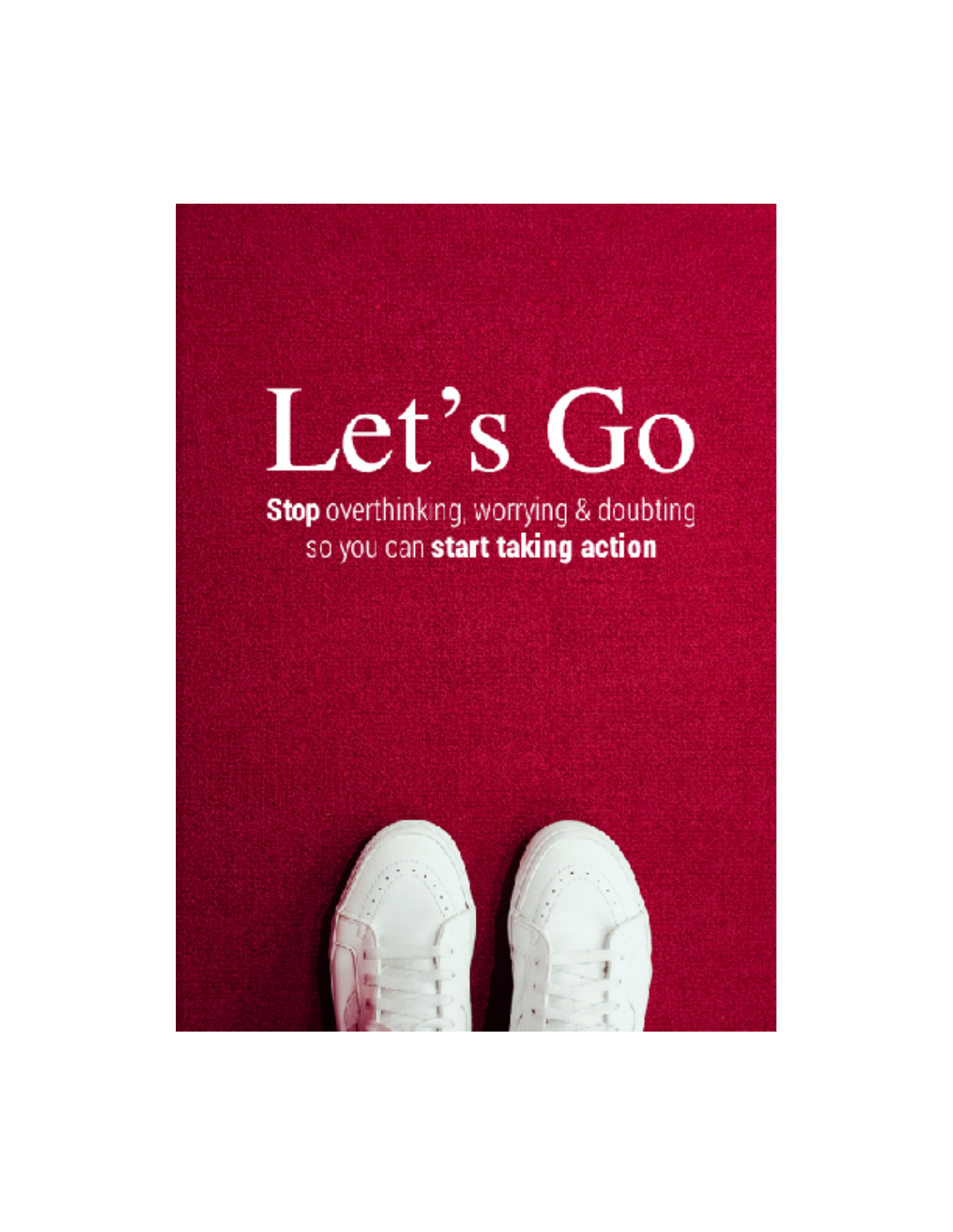**Copyright © Let's Go: Stop Thinking, Start Doing! The Center For Mind & Esteem Development, Inc. Marvin Mack, Founder Director**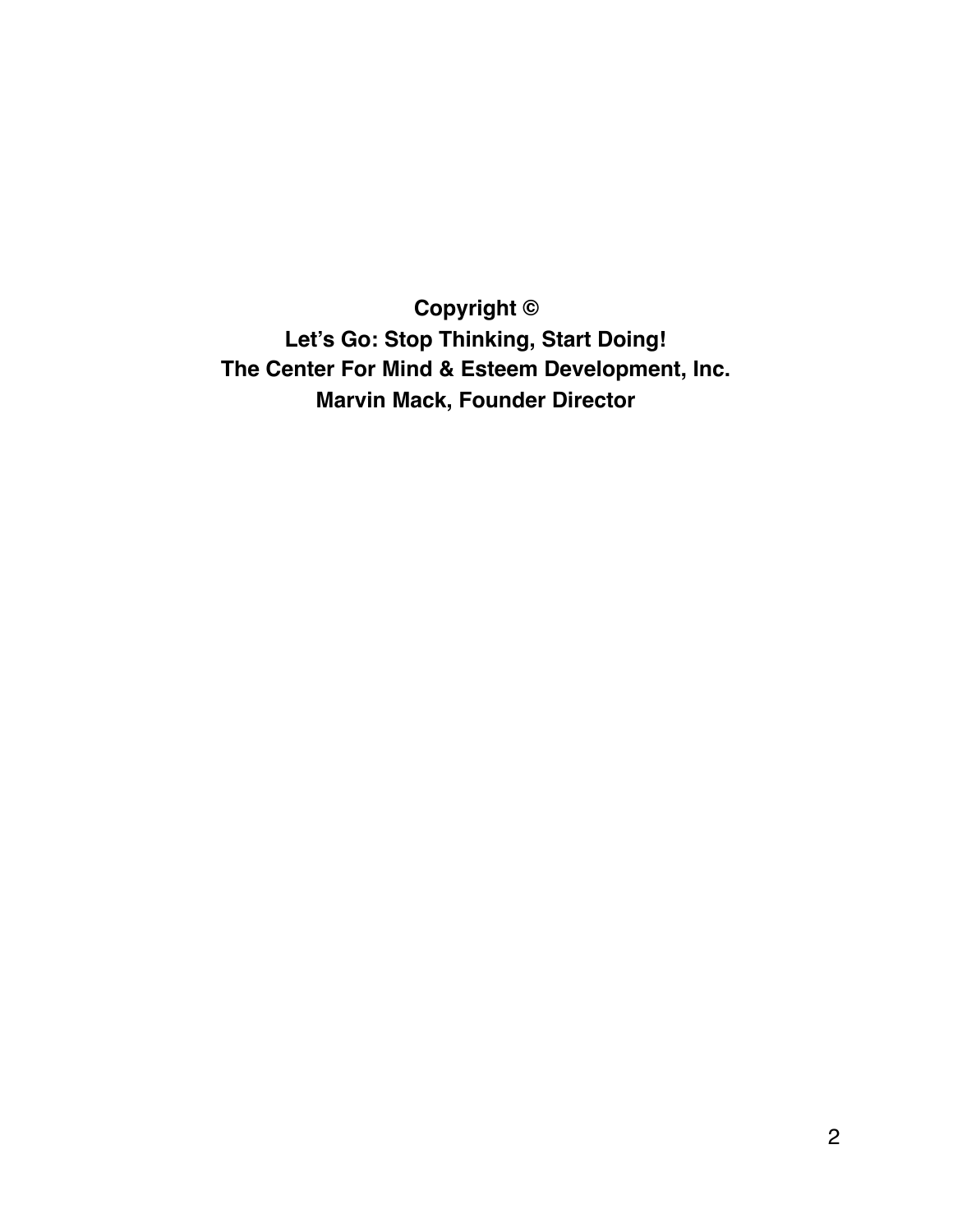| <b>Table of Contents</b>                                                |    |
|-------------------------------------------------------------------------|----|
| <b>INTRODUCTION</b>                                                     | 4  |
| THE POWER OF TAKING ACTION:                                             | 5  |
| WHAT HOLDS US BACK FROM TAKING ACTION?                                  | 8  |
| <b>ANALYSIS PARALYSIS (OVERTHINKING)</b>                                | 9  |
| <b>WORRY</b>                                                            | 10 |
| <b>DOUBT</b>                                                            | 12 |
| FFAR                                                                    | 14 |
| <b>THOUGHTS OF OTHERS</b>                                               | 16 |
| <b>TAKE ACTION!</b>                                                     | 18 |
| <b>MAKE A DECISION</b>                                                  | 18 |
| <b>FIND OUT WHERE YOU ARE</b>                                           | 18 |
| <b>MAKE A PLAN</b>                                                      | 20 |
| <b>GET ORGANIZED</b>                                                    | 20 |
| TAKE ADVANTAGE OF THE OPPORTUNITIES                                     | 21 |
| LET YOURSELF FAIL                                                       | 22 |
| <b>ADAPT</b>                                                            | 22 |
| <b>WELCOME YOUR SUCCESS!</b>                                            | 23 |
| <b>CONCLUSION</b>                                                       | 24 |
| TRUST YOURSELF. YOU'VE DONE OK SO FAR. YOU'RE STILL HERE! DESPITE       |    |
| EVERYTHING LAID OUT ABOVE, YOU'RE THE ONLY ONE YOU CAN BE ENTIRELY SURE |    |
| OF, SO EXTEND THAT TRUST.                                               | 25 |

| <b>TAKE ACTION!</b> |  |
|---------------------|--|
|                     |  |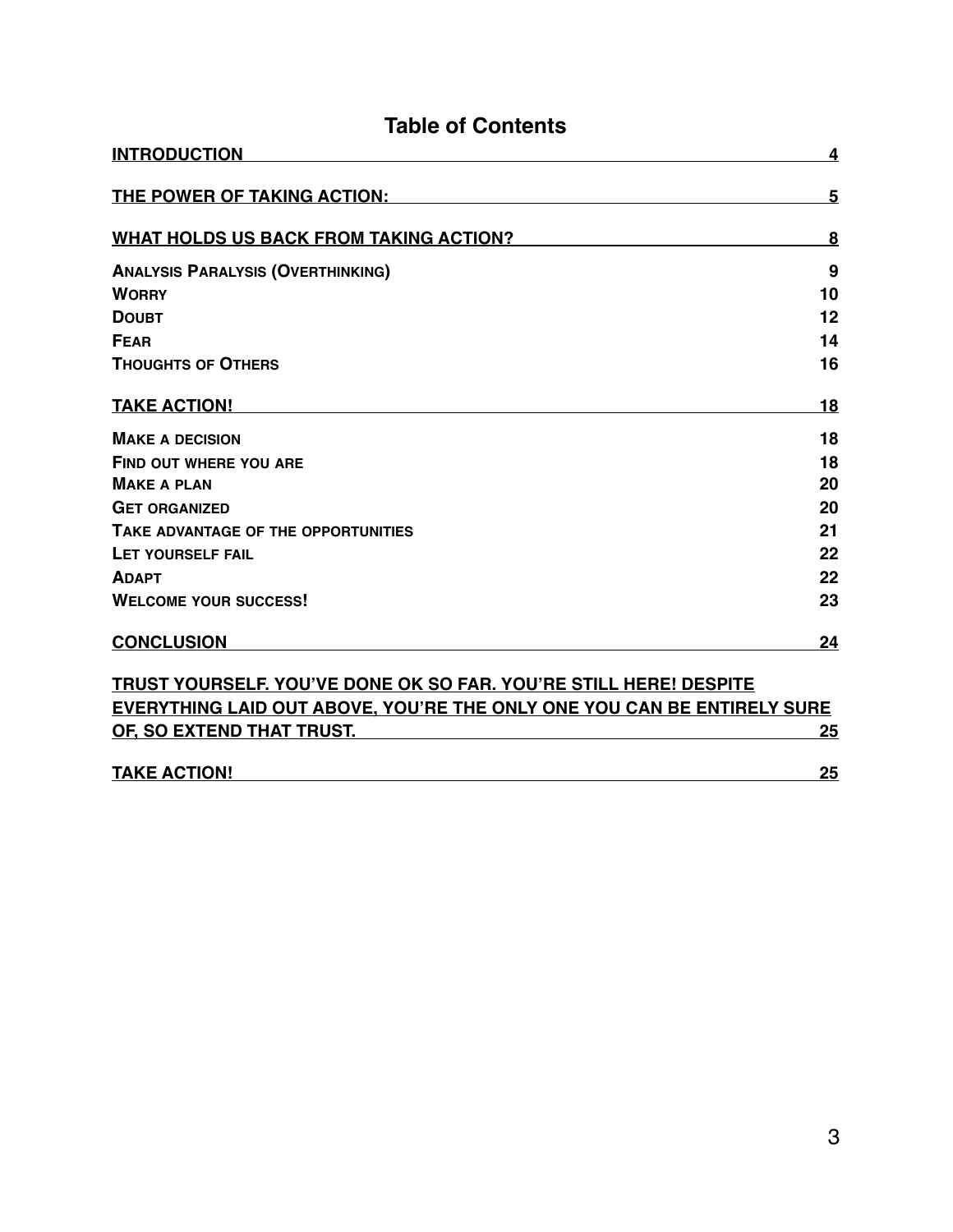# <span id="page-3-0"></span>**Introduction**

You've been to the seminars, seen the videos and read the books. Nothing changes. It's not enough to *have* the information; you need to *act* on the information. You need to utilize what you've learned and applied it to your life, or nothing is ever going to get any better. Learning a new language will be a moot point if you never use it. You will lose your skills in dancing if you don't take the time to get out on the floor. You can learn how to be the person you want to be and forget it all if you don't put any of that knowledge to practical use. Sometimes the only trick is to get up and do it.

Change comes from effort. Change comes from taking action. In this book, we're going to talk about taking action, about being a positive force for change in your life, and about the barriers that keep us from taking that positive action. If you choose, the words you read here today will be the impetus for positive and lasting change in your life.

Frederick Douglass once said, "If there is no struggle, there is no progress." Change is the opposite of what not just us, but the world is naturally wanting to do. We don't want change; we don't like it. What we want is to be different than we are, but that requires doing something different, and that means struggle. Change requires action.

Most of us plan and think and promise ourselves that we will *eventually* change. Today we want you to stop *thinking* about it. You already know what you want to be. Now it's time to *Take Action!*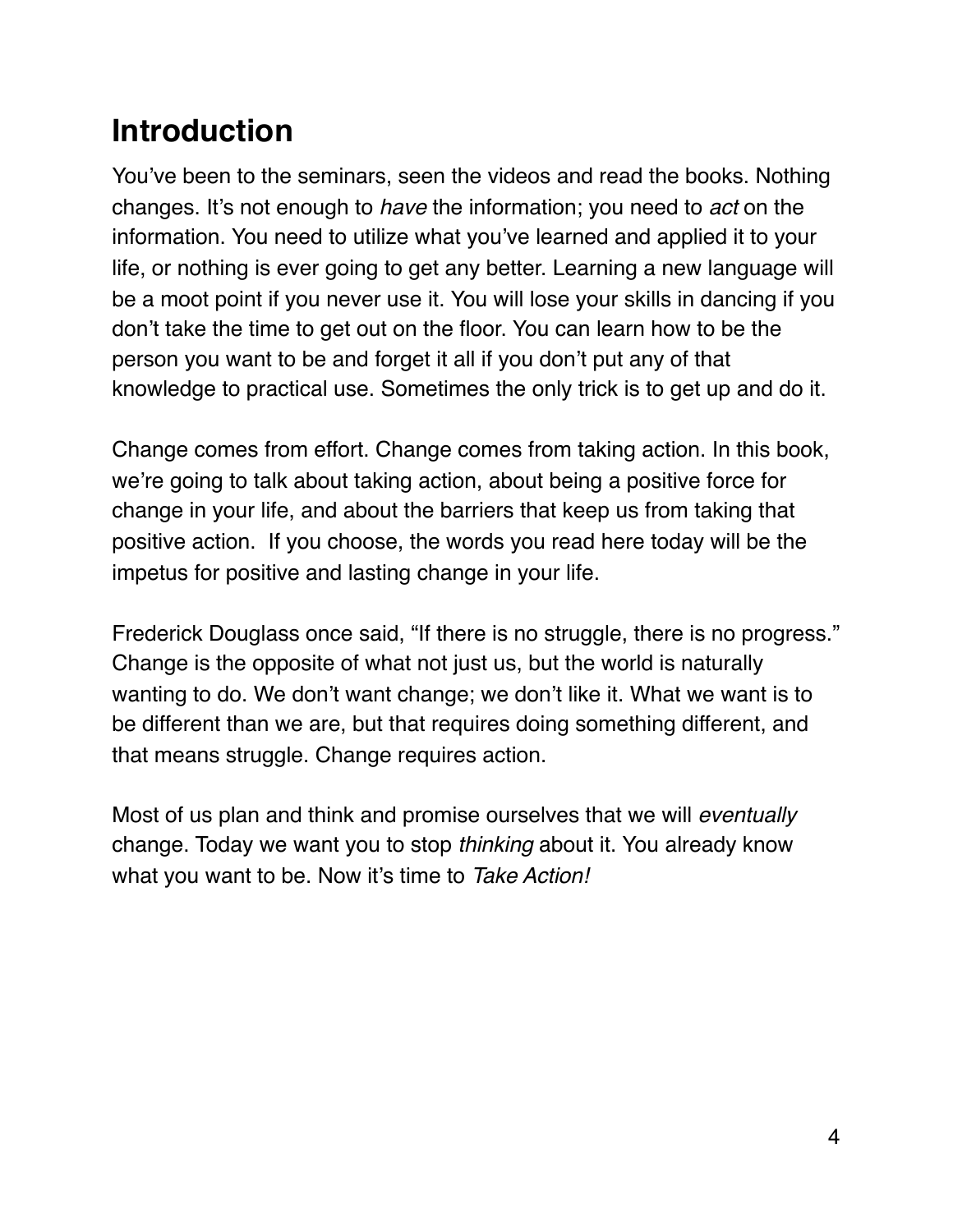# <span id="page-4-0"></span>**The Power of Taking Action:**

*Often any decision, even the wrong decision, is better than no decision. - Ben Horowitz*

There is a great deal of power in taking action. Taking action will begin the process of change. In fact, change is not even remotely possible without it. There are no exceptions to this rule. Nothing changes unless there is action. Without maintaining or repairing a house, your home falls apart. Without making exercise a priority, your muscles will atrophy. Taking action is the power allows for change.

The power of action includes:

**Eliminating fear.** It's when we wait or hide or give up that fear becomes insurmountable. It's when we take action that the fear recedes. Fear prevents us from acting. Fear prevents us from changes. Therefore, it makes sense that fear would be the opposite of progress. It is through taking firm, positive action, that we regain control of our destinies, thereby reducing fear and eventually even eliminating it from our lives.

**Change comes from within; action creates the new you.** Taking action solidifies the change in you. If you already have an idea of what and who you want to be, then taking action will make that change solid and turn it into a habit. Habits can be good or bad. Choosing the right habits can change your life.

**Taking action means changing the way you interact.** People will naturally see you the way you present yourself. If you present as an indecisive individual, people will know that you're not the one to go to for decision-making. People who take action, who proceed with their plans are respected and even looked to as a potential leader.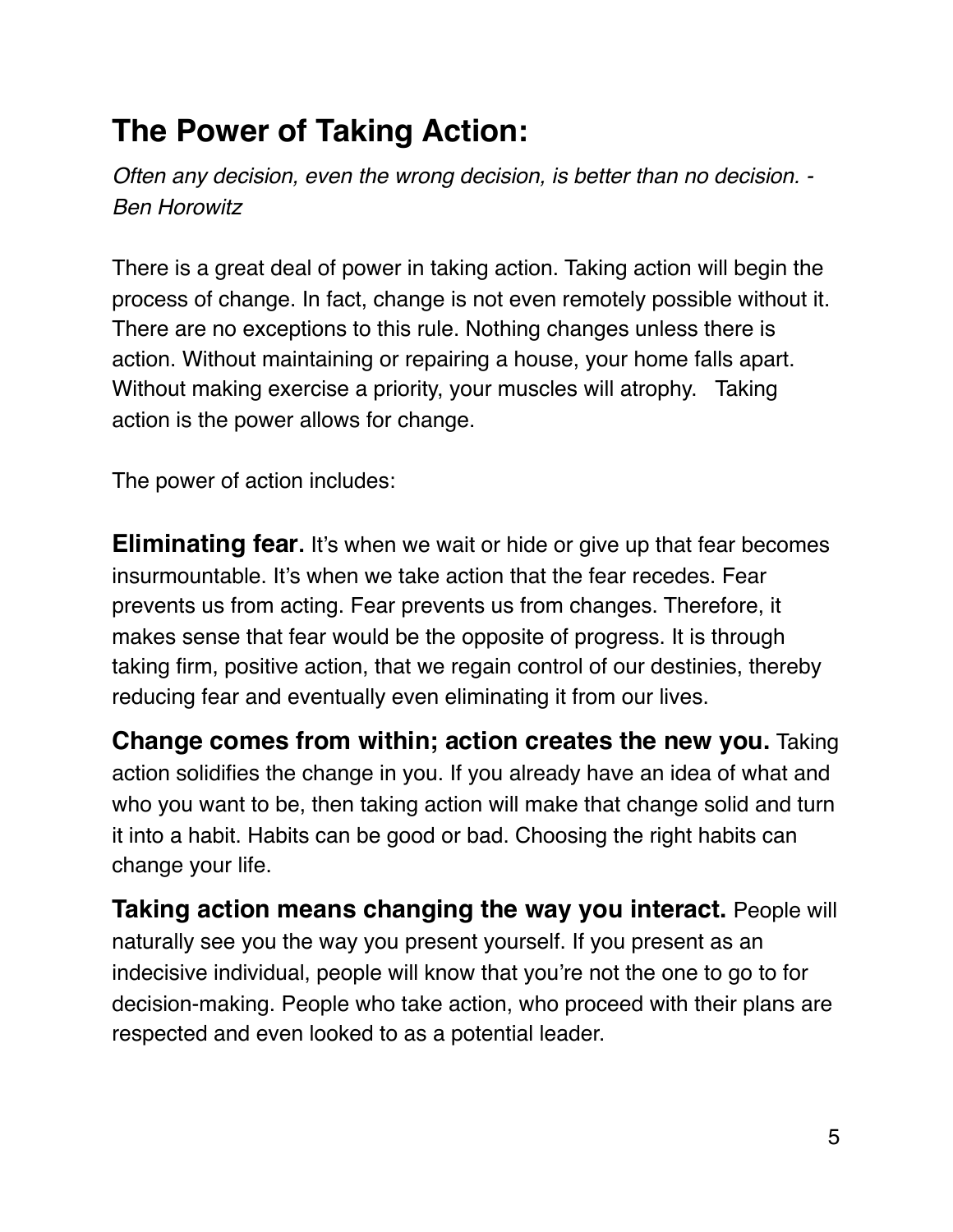**Taking action enables you to serve others**. Once you're known for your decisiveness, people will naturally gravitate to you for your help and opinions. There is an air of confidence to the action-taker, a form of selfpride that is irresistible. People want to have that self-confidence and pride and will turn to you as a natural leader because they know they can count on you to be the one who will get things done.

**Taking action makes you more self-confident.** How? You'll find that when you take action, you feel capable and empowered. Life isn't just steamrolling over you, you're strong and self-assured and taking control of your situation. That means that taking action will put you on the path to be the sort of person you've always wanted to be because you're the one holding the reins.

**Taking action allows you to fail.** That might seem counter-intuitive. We're all familiar with the phrase "failure is not an option." But what makes for a popular meme doesn't necessarily make for a good guiding principle to live your life by. Failure is not only an option, but it is in fact, necessary. How will you know if the path you're on is the one for you? We learn what works and what doesn't work by trying. Trying is the very definition of taking action.

A child quickly learns not to touch a hot stove if they have burned their hand on it previously. But it was the *action* of touching the stove that led to the discovery. A slight burn on a fingertip may prevent a more serious scorching later in life. Likewise, the child that takes the action of crawling or walking for the first time learns valuable lessons in mobility. But if you've ever watched a child learn to walk, you know that there's a lot of failed attempts before they get up and go. Falling teaches them what doesn't work – and what does.

**Taking action brings people to your side.** It is in taking action that we can form our tribes. It is in taking action that we find others that wish to see us succeed. And yes, for every nay-sayer in our lives, there are those that *do* want to see us win, who *are* rooting for us. Some people will jump in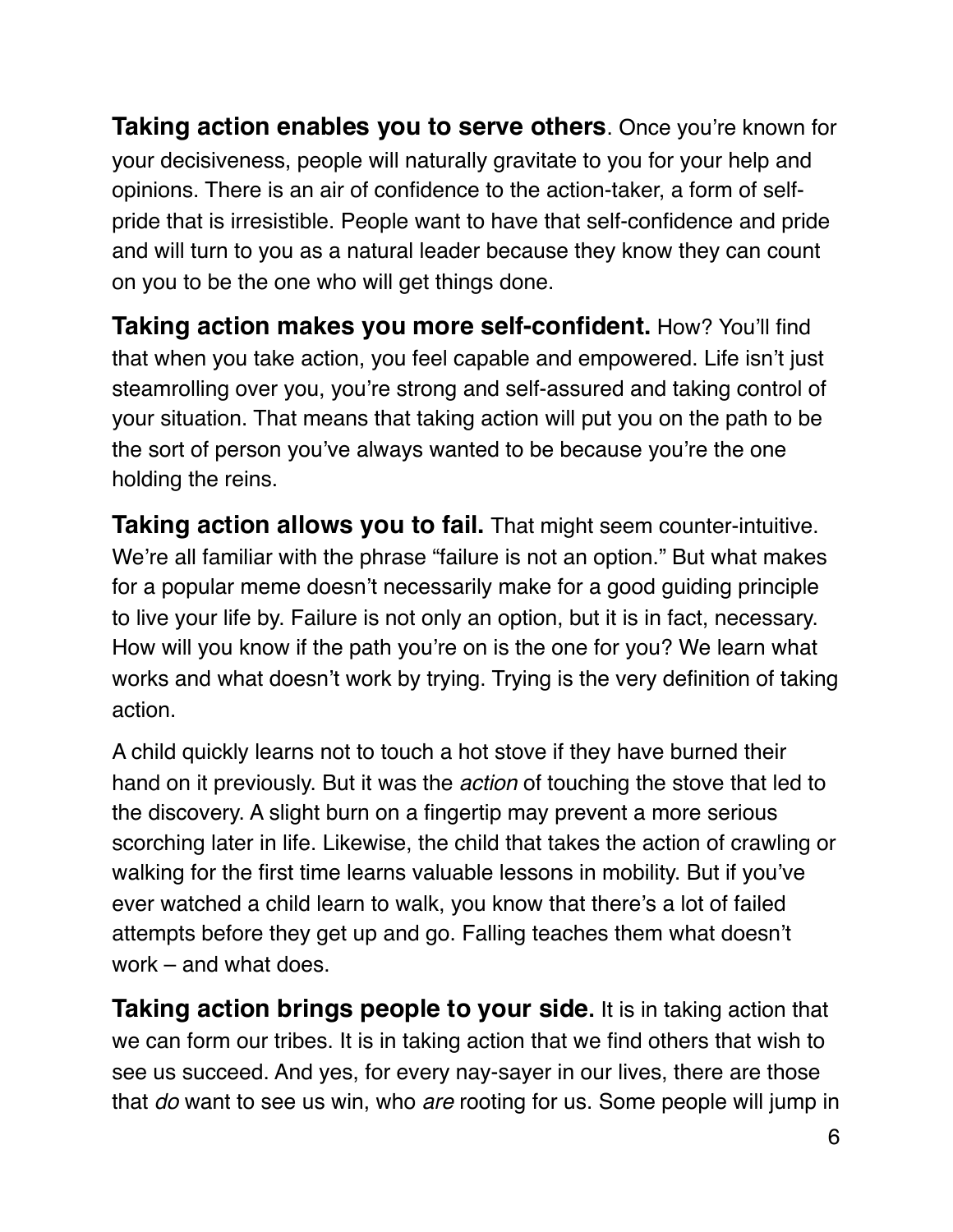and not only want to help but who will join us on our quest. Believe it or not, some people want to follow an action-oriented person. Change comes from within, but lasting change in the world around you takes the assistance of those around us. This tribe is made up of our cheerleaders and council of advisors who will help us see our way to the next level. Building a loyal tribe will make the you that you're striving to become, a reality.

**Taking action helps you feel better about where you are**. So maybe you haven't achieved that end goal yet. Maybe you aren't where you want to be. Taking action will give you a better perspective on where you are at the moment. Being passive, letting opportunities pass you by, will fool you into thinking you're worse off than you are. Taking action will help you see the progress you've already made and the great things you've already achieved. Taking action by itself is a great thing to have achieved, and the rest will follow naturally.

**Taking action encourages you to learn.** Yes, allowing for mistakes is part of the learning process. But even more than that, to take action, you need to know what action to take. That means pursuing an education, then taking that knowledge to think about where you're going, and then taking the time to research how to get there. Taking action doesn't mean that you jump in blindly. It means that you figure out how to jump in, and the best way to go about doing it.

**Taking action stops the complaints.** People who take action don't have time to complain. That's important. Complaining is a way of setting yourself to fail. Our self-talk tends to become a self-fulfilling prophecy. Complaining about not being at a certain level, about not being the person you could be/should be/want to be, is a way of conditioning yourself to fail at that goal. Taking action replaces that self-destructive cycle and replaces it with affirmative, positive self-talk. You cannot fight yourself and succeed. Take action to clear the way for your success.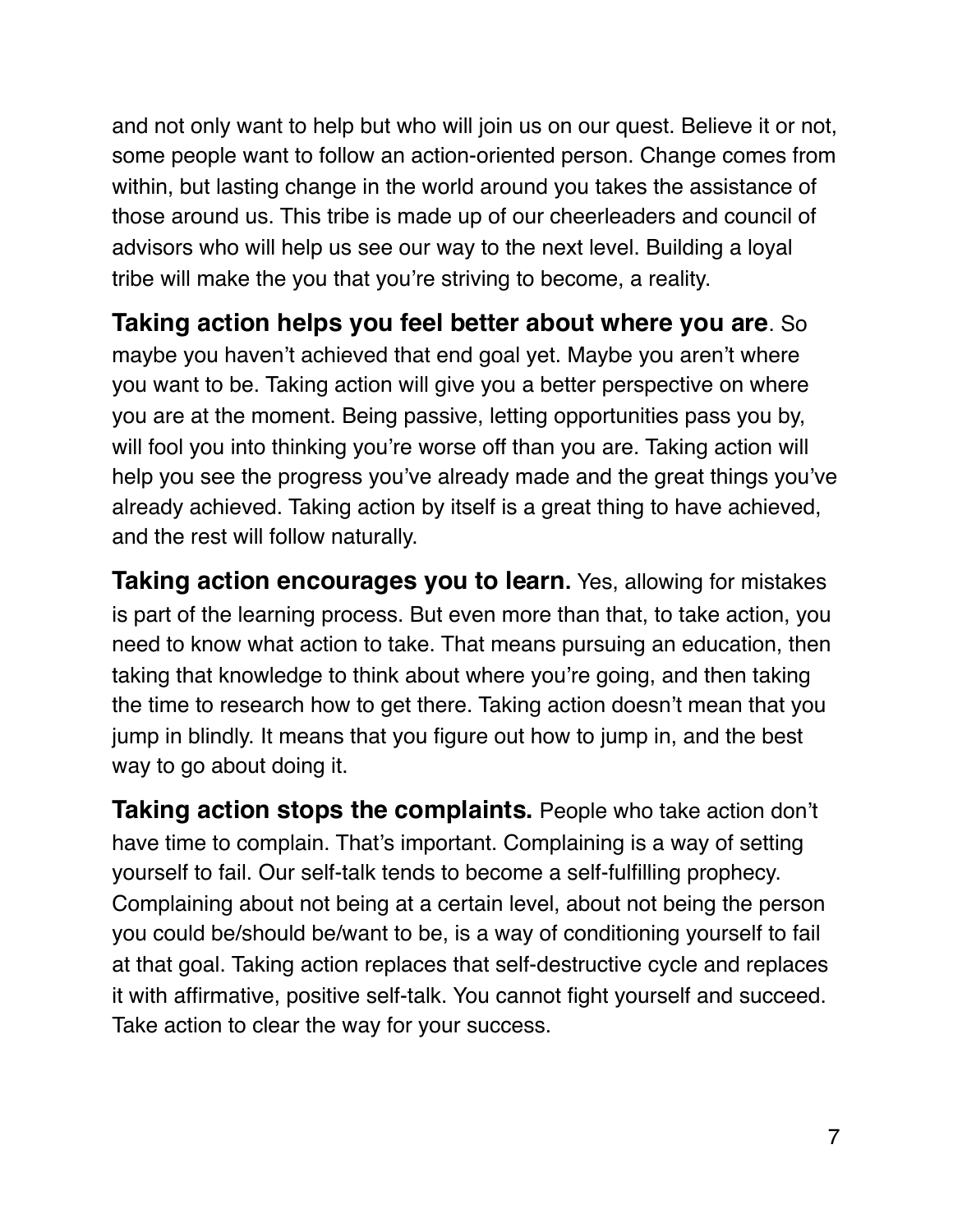# <span id="page-7-0"></span>**What Holds Us Back from Taking Action?**

There are many bright shining examples of people who have succeeded. Not everyone has a success story though. Success is the exception to the rule. Why? Henry David Thoreau said, "The mass of men lead lives of quiet desperation."

While that may be overstating things a little, the fact is that most of us do not take action. It is that lack of action that leads to that "quiet desperation." When we feel stuck where we are, the days will eventually take on a sameness that will erode relentlessly of those dreams of doing more, or in being a better person.

The thought that change is something that will come in time, or that it's not going to work anyway, are both reasons to not be proactive. It is easy to stay put, and not to take action when filled with defeatist thoughts. If you're sure you're going to fail, you're not going to make it happen. If you take no action, you have now guaranteed that nothing will happen to change your life.

So, what is it that holds us back? What is it that prevents us from even trying, let alone succeeding? The truth is, there are many reasons for this particular failure. We're conditioned to find reasons not to try. What those reasons are might be as different as we are, and as diverse as humanity itself.

But there are some basic underlying premises, which most of us have in common that give us reasons or excuses not to try. These include: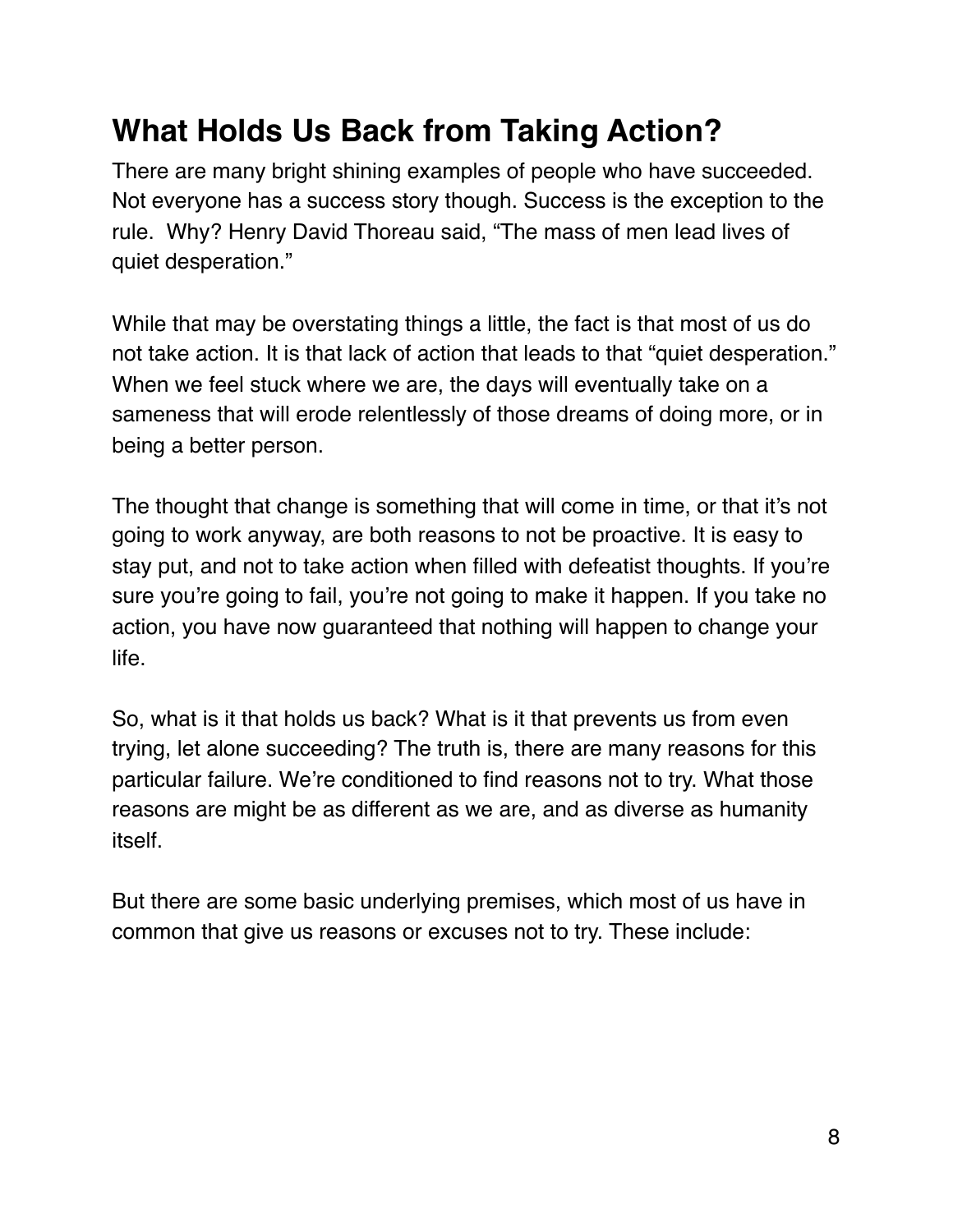### <span id="page-8-0"></span>**Analysis Paralysis (Overthinking)**

If fear is the opposite of progress, then action is the opposite of hesitation. Hesitation comes from uncertainty or over-thinking things. It's good to have a plan, but as the famed military strategist, Field Marshall Erwin Rommel once said, "No plan survives contact with the enemy." Remember that your plan may fail, and not because of any flaw in it or you, but because you didn't know everything. Taking action means that you need to be able to change your direction, and even change your entire plan on the fly.

Keep in mind that it doesn't matter if your plan is perfect. Even the best thought out plan will have eventually have to change. That often happens in the middle of implementation. Overthinking the plan is, in essence, pointless. We do this because we are trying to over-compensate in other ways, trying to anticipate the change in the plan before we begin. That's like trying to catch a fly by analyzing every direction it might take while buzzing about the room. By the time you have the alternative tactics laid out, the fly disappeared long ago.

Overthinking will stagnate you, It will become a way to discover all the ways something could go wrong, rather than finding a plan for change. Overthinking will tie you up in knots and make it impossible for you to proceed.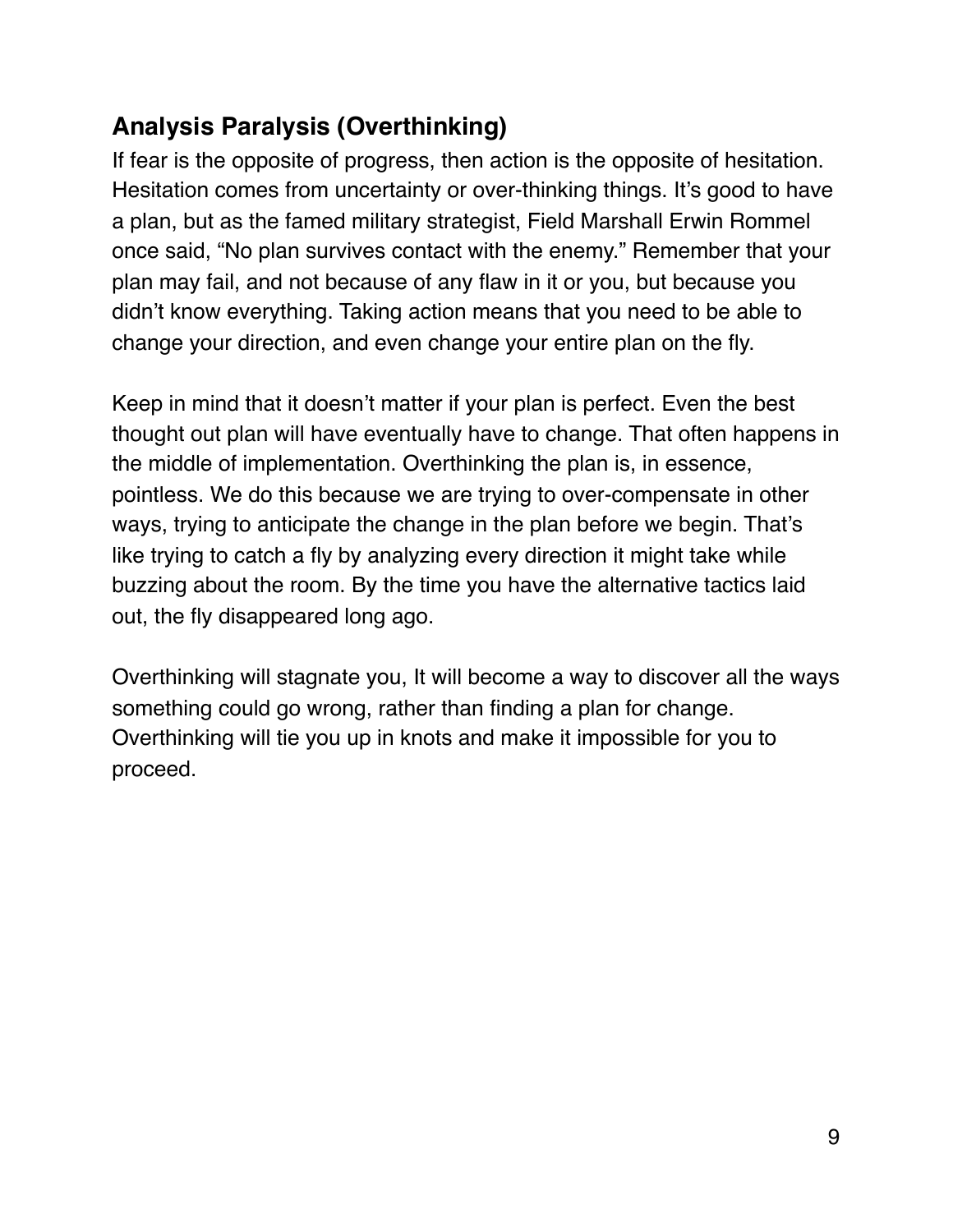#### <span id="page-9-0"></span>**Worry**

That's a very common roadblock for many of us. We worry about the plan going forward. We worry about failing and even worry about succeeding. Oddly enough, worry comes largely from overthinking. When we overthink, we have all the opportunity in the world to imagine worst-case scenarios. When we overthink, all the ways things can fail leap to the forefront of our minds. We become incapacitated with worry. Worry prevents action. Worry destroys progress before it's ever attempted.

Sometimes the source of worry is over the perceived loss of what we already have. Remember the fable of the dog that had a bone in its mouth and crossed a bridge? He saw in the water what he perceived to be another dog holding a much larger bone and wanted it instead. When he went to reach for it, the bone he had fell into the water, breaking the reflection and he had none. Stories like these condition us to settle for what we have or, at the very least, not risk what we have, because at least *we have it already*.

Economist Richard Thaler coined this as *The Endowment Effect*, referring to our natural tendency to over-value something because we already have it. Why? Losing something hurts worse for us than the euphoria that we feel in gaining something. In other words, we may get a moment or even a full day of happiness when we get something new, but the loss of what we once had will linger for a longer time than those good feelings will remain. Possessions are uniquely ours. Often, we are bound to them in ways we don't even realize. Risking the loss of what we have now, *may feel* like risking a part of our identity.

It's important, however, to realize that to achieve your goals, you have first to want to be someone different than you are now. To become the person of your goals, you need to be able to let go of the person that is no longer adequate, the person you want to change.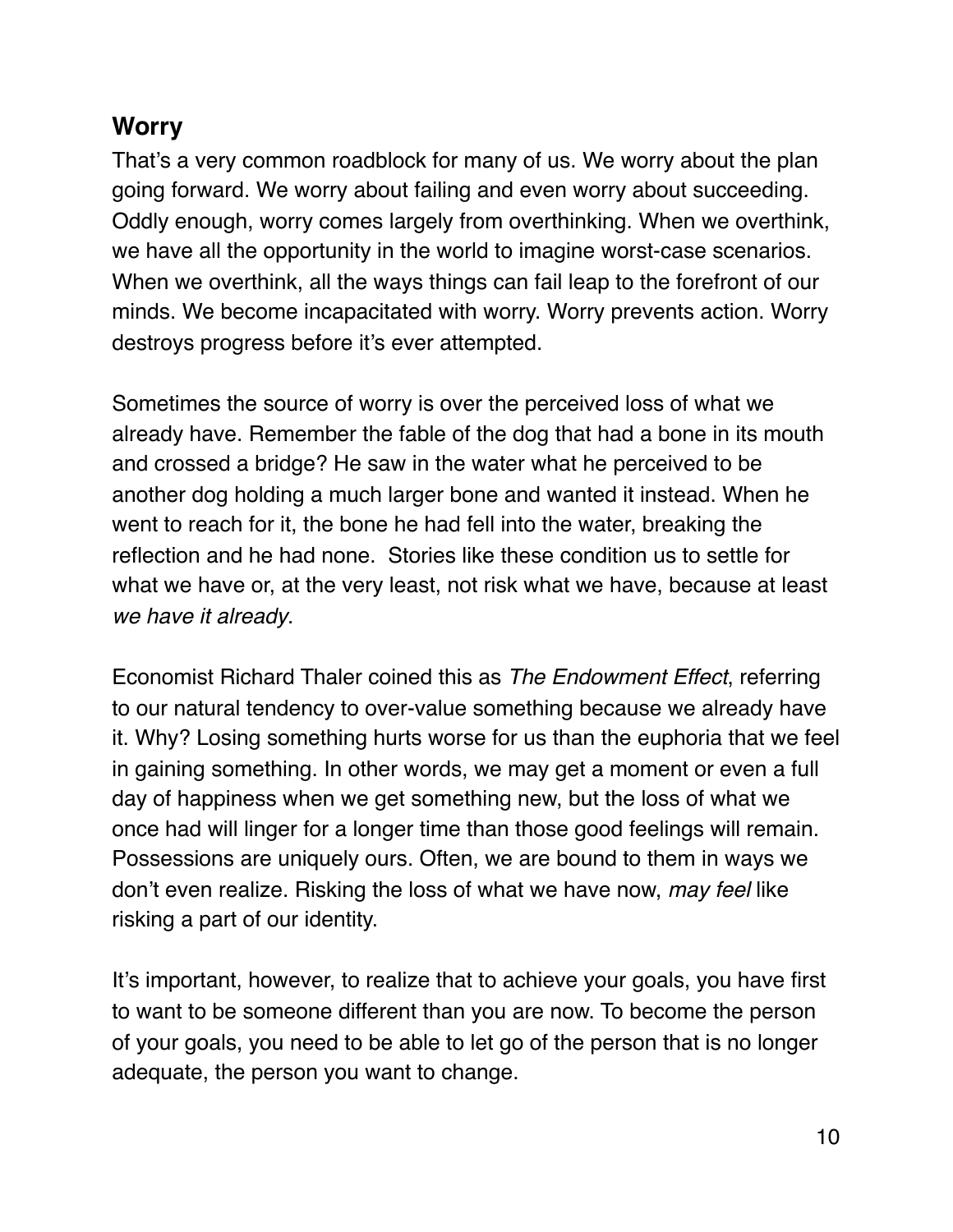But we also worry about the effect of admitting that we've come so far down the wrong path. Have you gone to a movie you hated but didn't want to walk out because you've already paid for the ticket? Do you know of someone that stayed in a bad relationship because they'd been with that person for so long? They had so much time invested and didn't want to throw all that away for their peace of mind, despite the relationship not being happy or healthy.

We don't like to admit that we wasted time. Whether you watch the movie or not, it's still the same ticket price. Why spend an hour bored or angry or resentful? It's not an effective use of that last hour of the movie to sit there and stew. It saves no money to stay or leave, but it does waste an hour of your time and puts you in a foul mood.

Sometimes relationships are like that. Leaving a toxic relationship after a year or five years doesn't change the past or the amount of effort put into the relationship. Perhaps the last 20, 30, 40 years of your life didn't get you any closer to the life you wanted. But, continuing down the same path when that path hasn't provided what you were after, and the relationship no longer works doesn't justify or make those years unspent.

That time is called *Sunk Costs*. The idea that the time is already "sunk" and no longer able to be recovered. But, we continue to invest, putting "good money after bad."

We worry about being wrong. What if the path we want isn't right? What if the plan isn't right? What if *we're* not right? Here's the quick answer to that: We're not sure of anything. It's that simple. We're not always right, but becoming right is what happens *as you take action*. It's like trying to balance on a bicycle without moving. Countless studies have shown the idiom to be true that says in the end, we regret the chances we *didn't* take, not the ones we did. Worry over whether or not you're right or wrong is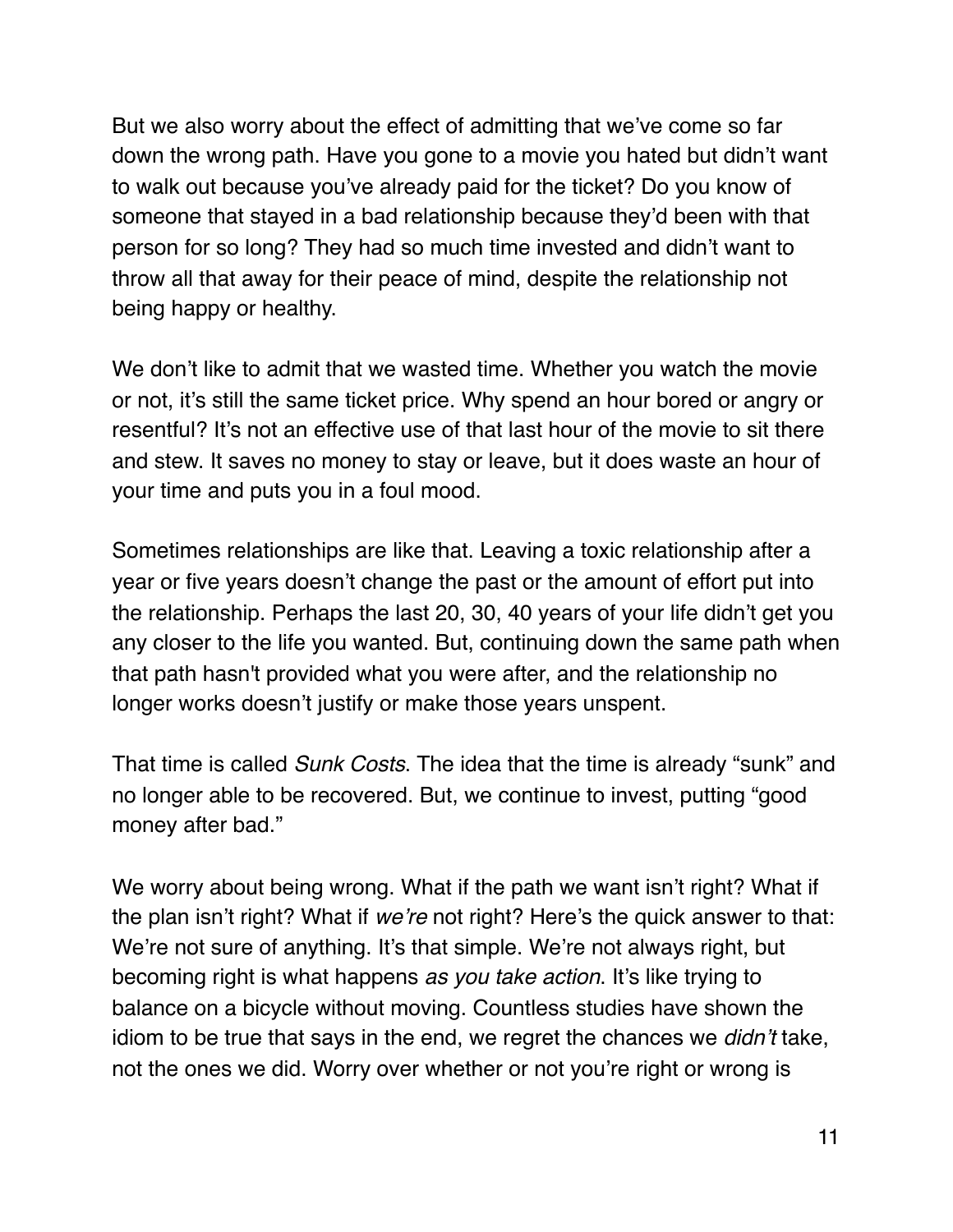worry over nothing at all because you won't know if you're right or wrong until you're in motion. TAKE ACTION, then adjust as necessary.

#### <span id="page-11-0"></span>**Doubt**

Closely related to worry, doubt is the false start. Whereas worry prevents you from acting, doubt will stop you as you begin. You might allow yourself a tentative "toe dip" into the pool and then stop to consider all the things that might be wrong if you continue. Or you might feel that you're not good enough to get the job done.

We take action. We announce that we're on this incredible journey and what happens? Friends tell us horror stories of failures and false starts, people who have followed their dreams and failed.

The internet is replete with tales of woe about people who have fallen on their faces and died or gone comatose or fallen into a slumber, or any number of maudlin foolish sagas designed to make us give up and retreat to the safety of our comfortable lives.

When confronted with these stories, we first must note that it is always a "friend of a friend of a friend," or "some guy I heard about" that experienced this trial. Rarely will anyone tell you about their failures? Largely because people who spread these tales of sorrow would *never be the ones to take chances.* These are horror stories designed to keep people in the statusquo.

Most of the time these stories aren't even true. Or they don't pertain to your situation. Often the cause and effect of the "moral" are questionable at best. Look into the legend, see if there anything verifiable. Above all, remember this basic truth: friends aid each other. Friends will help you. Some help you succeed, some not so trustworthy 'friends' will help you stagnate. Whatever the case, the legends of others do not pertain to you. What their choices and decisions created was the path they chose, and you cannot take someone else's path.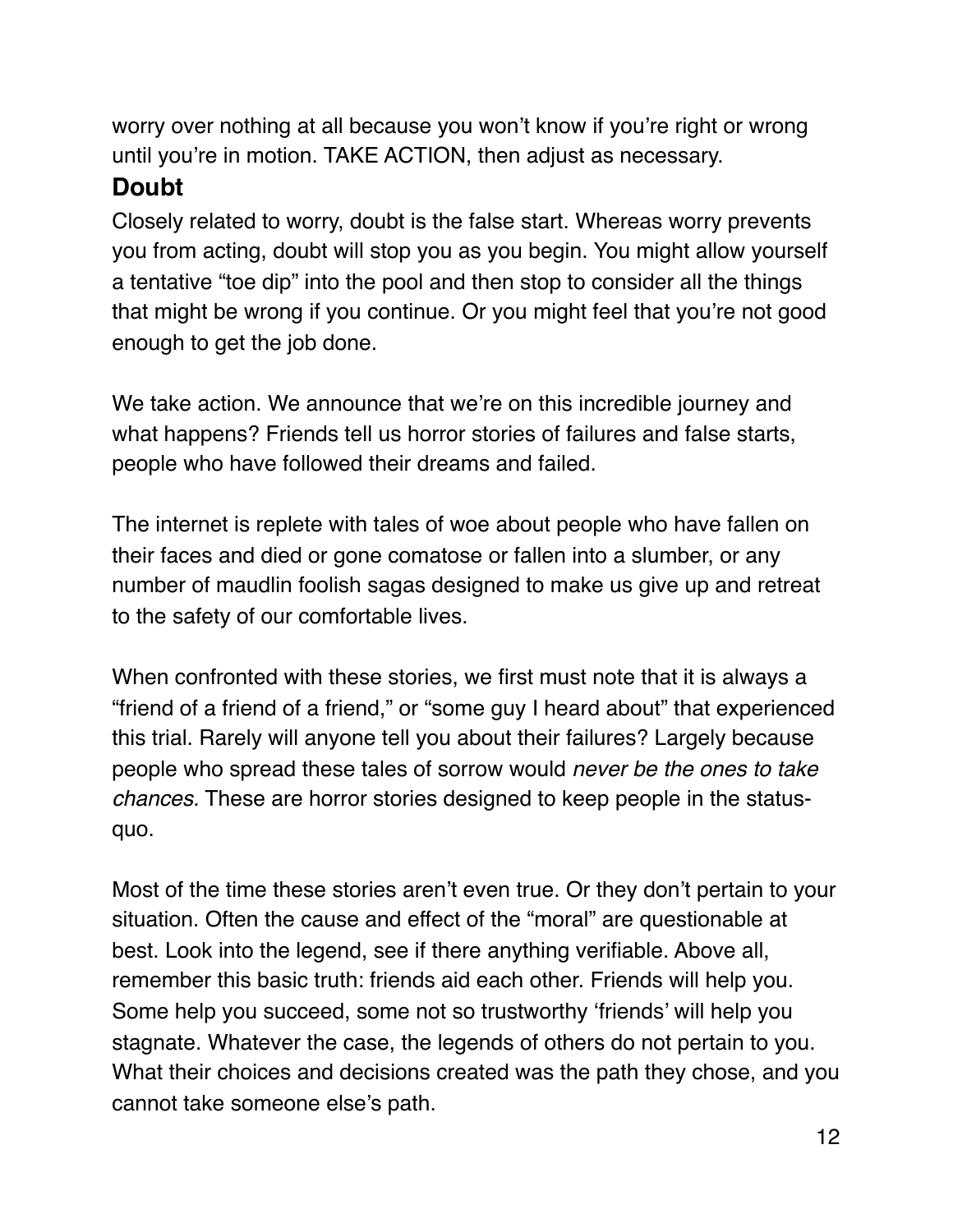You want to change because the status quo isn't working. As Anais Nin said, "And the day came when the risk to remain tight in a bud was more painful than the risk it took to blossom."

Are there risks? Always! But what if you called them "opportunities?" What if every chance you took was an opportunity to excel? What if you had the chance to take a risk and to try something new? And how does realizing these things change your world?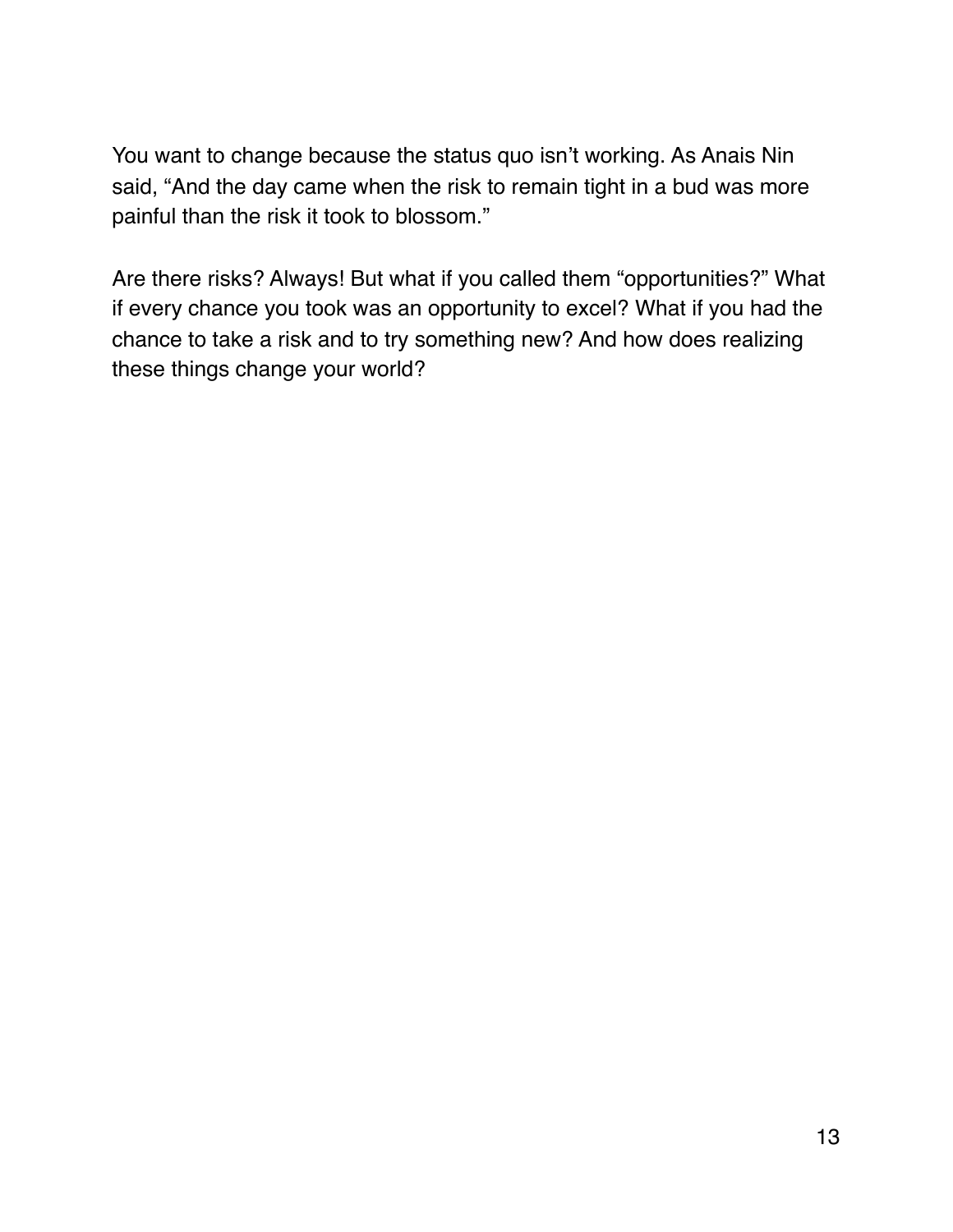#### <span id="page-13-0"></span>**Fear**

Take a worry, add a few doubts, stir and wait. That's fear. Fear prevents us from taking risks. Fear prevents us from taking chances, from breaking free from our shell. Fear keeps us locked away inside ourselves where it's safe and stagnant. Fear is what prevents us from acting.

The only thing that can quell fear is action. But fear keeps us firmly locked in place. Fear makes us postpone and procrastinate, waiting for a sign to act as though we're looking for a burning bush or a streak of light and a heavenly choir. But while we're looking for that sign to begin, the truth is, we're scared.

Fear is what holds us back, keeps us down, keeps us from becoming what we can be and what we what to be. Fear is the thing that can take us over, control us, and drive us to seek comfort and succor in the tried-and-true.

Fear is a killer. When we're busy running from rock to rock trying to stay ahead of predators with sharp claws and large teeth, we don't have time to find out if the person we meet is friend or foe. That worked in those primal days when fear kept us alive. It was, and often still is, a valuable feeling – when used in the right context.

Fear is a warning, a siren that says "here is a risk." But it is not a way to live. Fear keeps us from jumping into the lion's cage at the zoo. Fear keeps us from walking down the middle of the freeway. But fear also keeps us from saying "hello" to a new friend. Fear keeps us from taking the first step into a new life, and fear keeps us from taking the risk that maybe there is something better there for us. Or from admitting that change is good, and that to become the person we want to be, we need to take that step.

Don't ignore your fear. Use it. Channel it. Actors who walk on stage learn to use their fear to bring up energy which they then use to speak loudly and to become larger than life. People in extreme sports use fear to focus their attention until everything takes on a sharp visual property.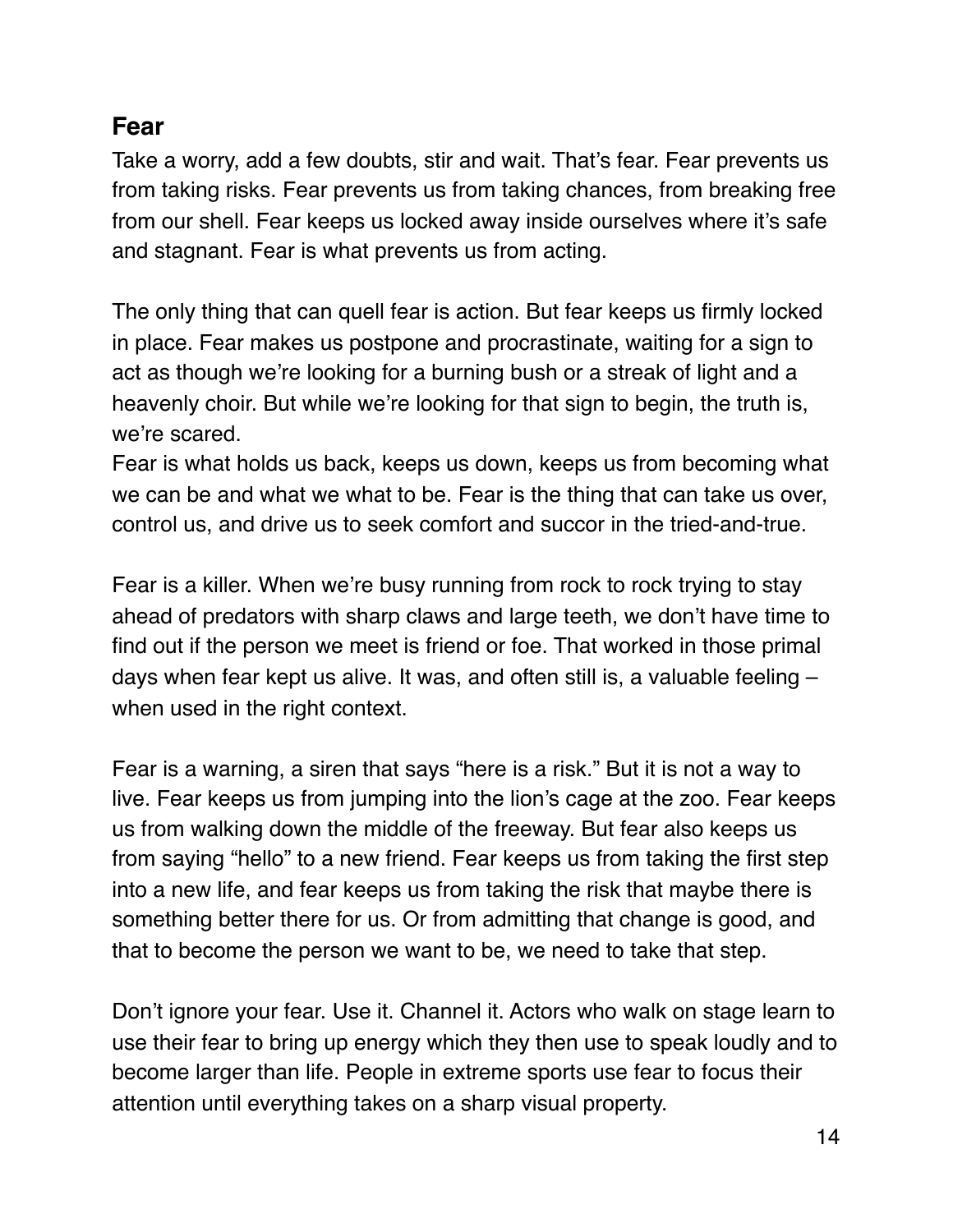Use the fear to CREATE action. Fear brings adrenaline; it sharpens the senses. Fear can also be harnessed to use when taking action. Welcome the fear, and then start what you need to do anyway. If you can push past the initial resistance, it will bend to your will, and you can control the fear, and no longer allow it to control you.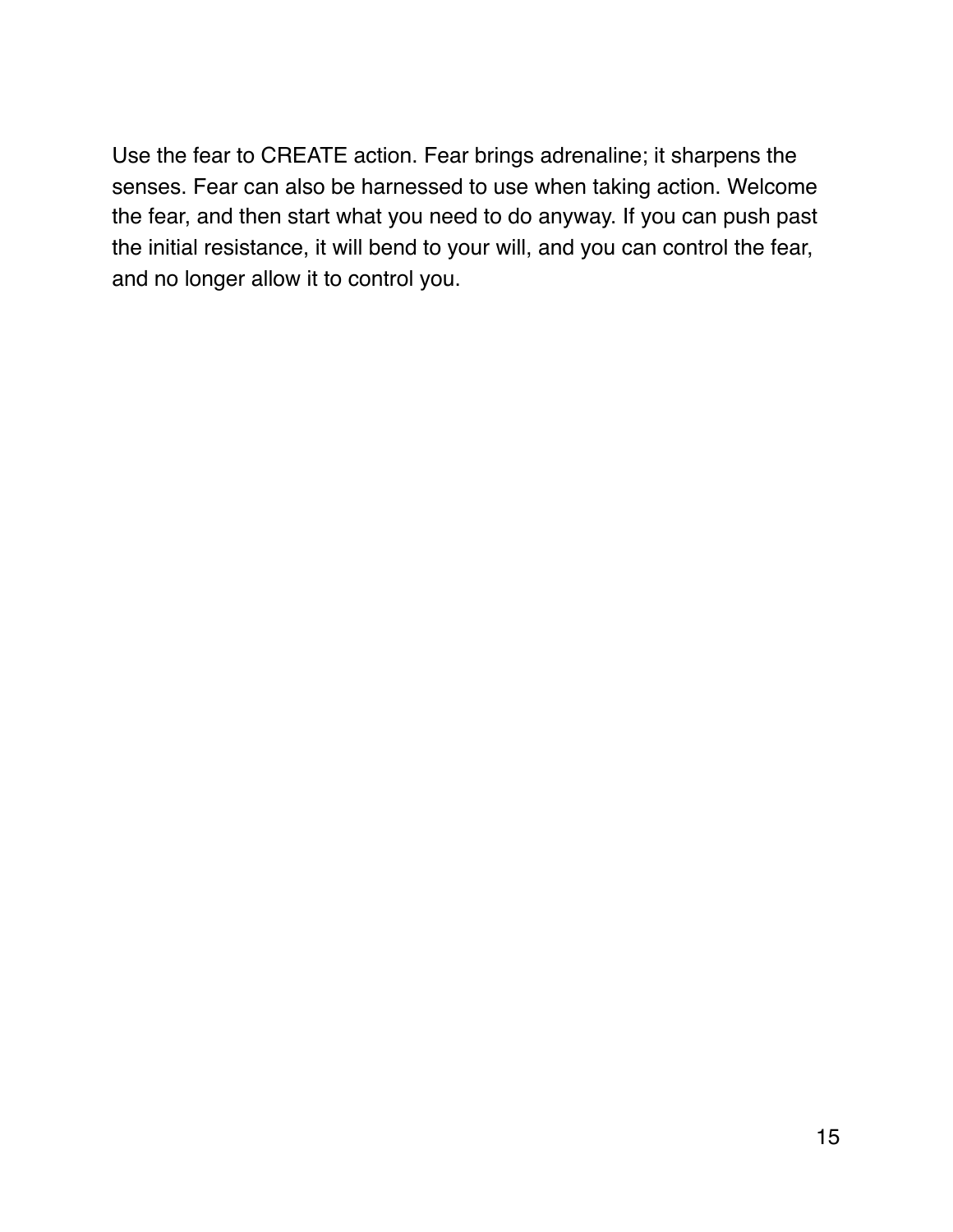### <span id="page-15-0"></span>**Thoughts of Others**

The early man survived because he was part of a tribe. Whereas one man couldn't hunt and kill a large animal, a group could. Having a tribe was nothing less than survival. We are still conditioned that way. In school, we split into groups, the popular kids, the nerds, the stoners and so on. In college, we used study groups to better our chances of getting good grades. In work, we're often part of a team and "teamwork" becomes a part of our evaluation.

Losing a tribe at one time meant certain death. Being an outcast, or an exile was a death sentence. In the ancient world, being exiled was a punishment reserved only for the worst offenders.

Taking action means risking your place in the tribe. The dramatist Lillian Hellman said, "People change and forget to tell each other." People do change. We can't help it. Even when we're staying still, we're learning new things, new reactions, and new ways of seeing the world. Sometimes this change is directed, sometimes we gain it by taking action. Some people do not like change, as it's frightening. If you change, you run the risk of being ostracized. If the group you are in now has accepted you as you are, will they continue to accept you if you take action and improve yourself? It might be that they won't.

That's another reason why friends will often discourage us by trotting out tales of woe encouraging us not to change and not to take action. Look around at the tribe you're a part of, the group that goes to the bar Friday nights, the group who meets for pizza on Saturdays or hangs around the office at lunch. Are there many people in that group that have attempted to become what they want to be? Have any of them taken that risk? If the answer is no, then it's possible that you may not be welcome in that group.

Keep in mind; some relationships are toxic. They tear you down or hold you back. They are not healthy. On the other hand, they *are* safe, they *are*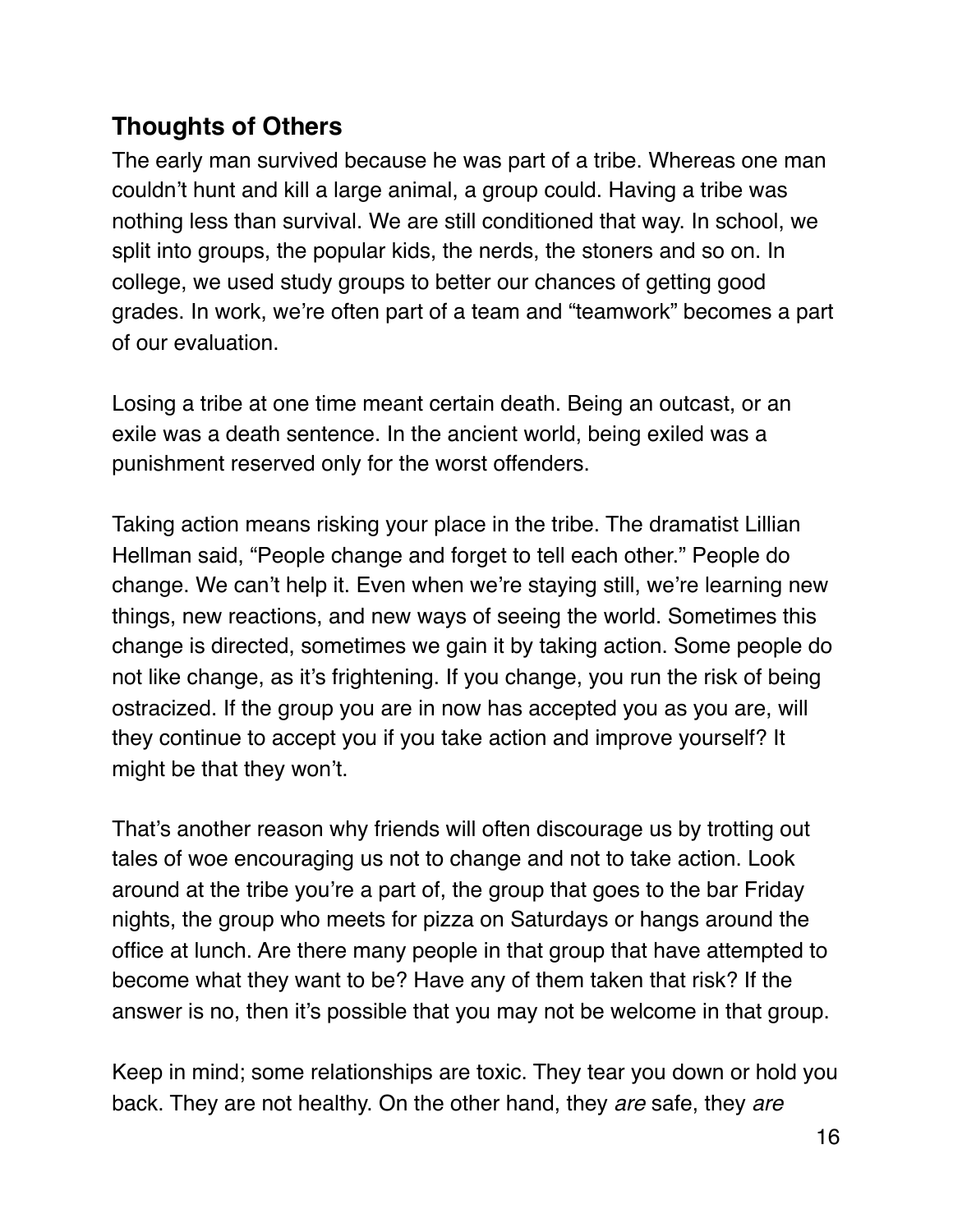known, and they *are* comfortable. But they are *not* healthy. Healthy friendships encourage you to grow. They challenge and support you.

Losing a part of the group you're in right now is not an end. There are others who are taking chances, who are in the stages of becoming a greater person, of changing their lives. They will understand and accept you. After all, you have the greatest thing in common - the big journey that comes from taking action.

In the movie *My Fair Lady*, Eliza learns to talk and walk and act as if she was a lady of means. Once the lessons are over, she finds that the people she'd called "friends" no longer recognize her and treat her with a difference reserved for an upper-class woman. She did, in effect, lose her tribe. On the other hand, you might argue that what she gained far outweighed her loss.

When the plan fails, and it will (see above about changing the plan as needed), the people in your circle my laugh. Sometimes it's meant kindly. Sometimes it isn't. Keep the ones you can laugh *with,* and try to realize that the ones who laugh *at* you were never your friends.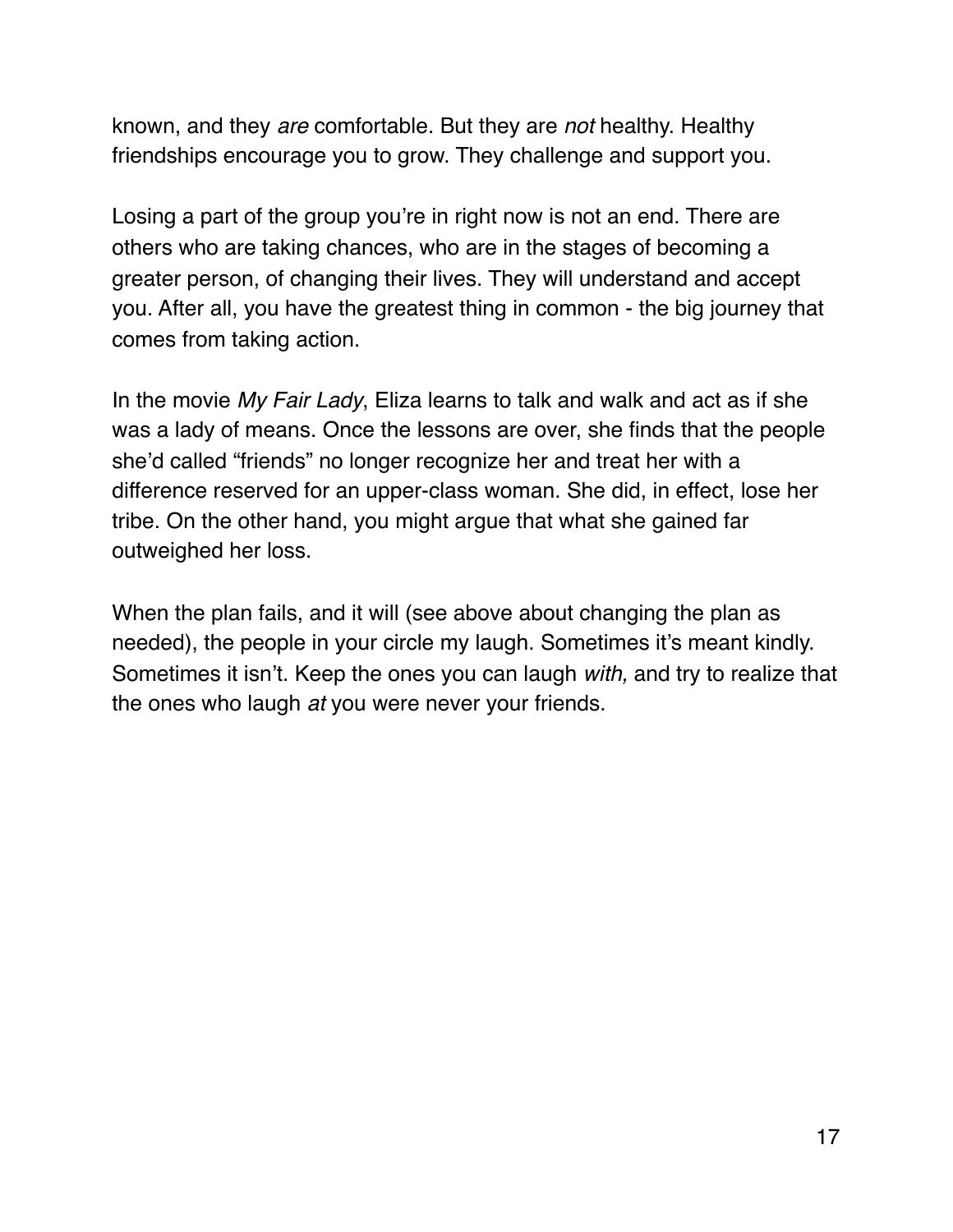# <span id="page-17-0"></span>**Take Action!**

So, let's take away the barriers and focus on the benefits of taking action. So where do we go from here? How do we start taking action to place us on the path to our desired future? How to do we make the changes that will propel us into the person we want to be? Sitting on the sidelines and waiting and overthinking isn't going to work. Neither will the hope that somehow a miracle will turn you into the person you want to be.

So get up, get ready and do what exactly?

### <span id="page-17-1"></span>**Make a decision**

Decide that you will take action and make a plan for what action you want to take. Firm up your strategy. Decide to decide. Tell yourself that you're not going to be deterred by horror stories and cautionary tales. Decide that you're going to go at this, that you're going to make the change, do the work, and take action.

It's not something you decide to do tomorrow or next week. Do it now. You must decide that you want this enough to work for it and then make your first move. Follow that with the second and keep going. Make the decision that you want the future you've dreamed of and that you are going to make it happen.

### <span id="page-17-2"></span>**Find out where you are**

Just because you want to change doesn't mean that where you are currently in a bad place. It's just not your final destination. To get anywhere, you first have to know you're starting point.

Don't demean what you've already accomplished. Take a fair and impartial look as best you can about where you are, how you're doing and what you have at your command. You might be surprised to find out that, in some areas at least, you're closer than you realized.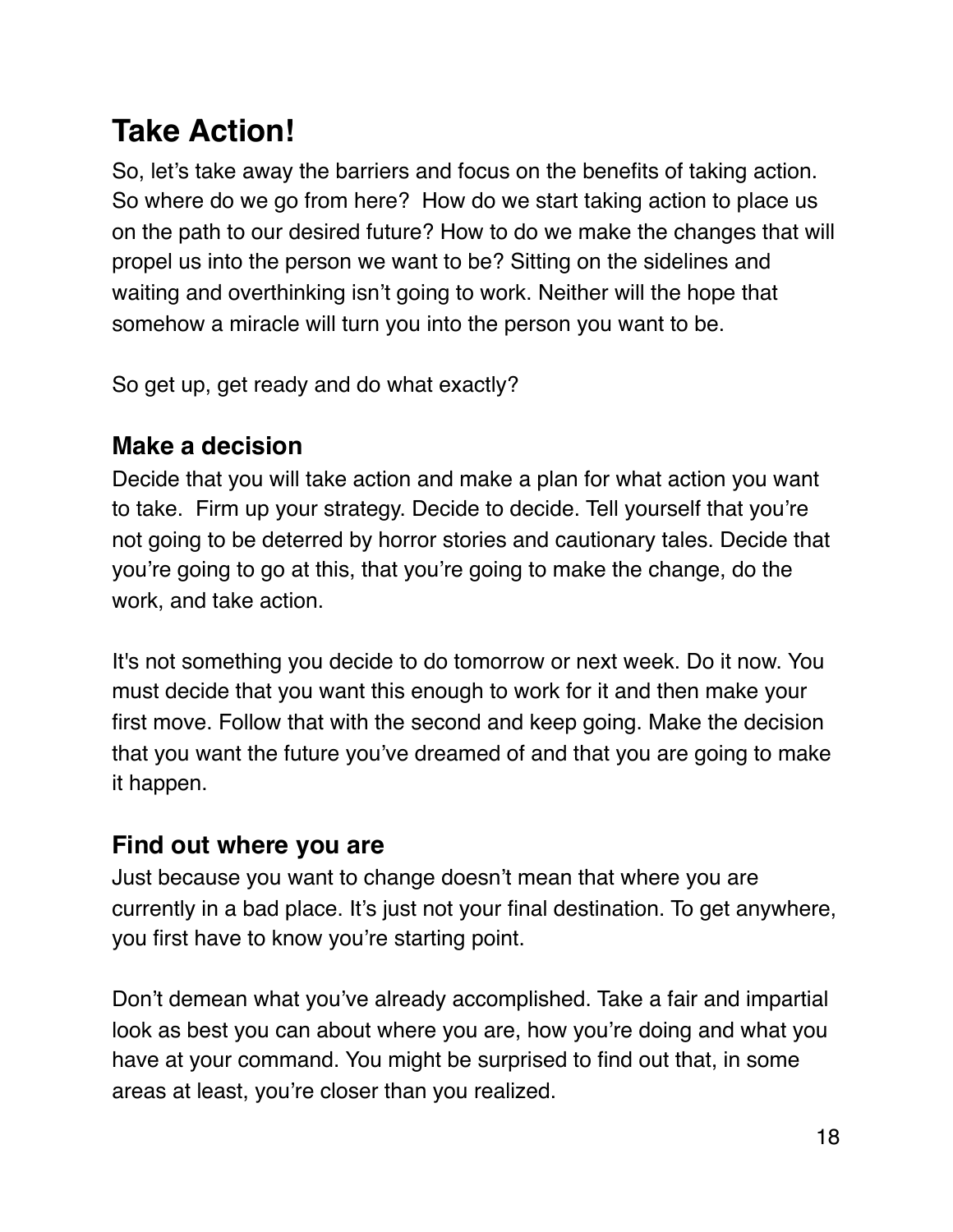Longing for a goal, keeping our "eyes on the prize" as the saying goes, is often an action unto itself. Unfortunately, it's a passive action, and the results are slower and less dependable than the kind of action we're talking about here. On the other hand, you might find out that contemplating the result means that you've been on the path for a while now. Sometimes we've already accomplished so much over a long period that we didn't even know we've come this far. Take an inventory and be honest. If there is something you're proud of, be proud. It's not the time to assume false modesty. You know where your strengths lie and where there are gaps. Be honest with yourself. Ask the ones that know you best for their opinions.

Determine your goal in clear and measurable steps. If your goal is something nebulous such as "I want to be a better person," then how will you know when you have reached that goal? If you show an act of kindness to someone you have never shown kindness to before, you're a better person. So you could say that you reached your goal by tossing a coin into a busker's case as he plays on a street corner. While that is a kindness, and a good thing to do, by itself it's not the change you seek.

Determine how you will know when you reach that goal. Find a way to measure it, to draw a line and say, "Once I reach this goal, I will have succeeded."

Avoid comparison goals, like "better," "prettier," and "happier." Use measurable terms. Instead of saying you want to be "thinner," set a goal, such as losing 10 pounds or 15 pounds. If you want to be "better" financially, have a set goal. How much net worth do you want to achieve? If you want to be happier, how does that look? What would make you happier? Would owning your own home make you happy? That's a measurable goal. How about getting a pay rise? Again, measurable. Getting engaged? Dating? Being able to support college for your kids? All are measurable goals.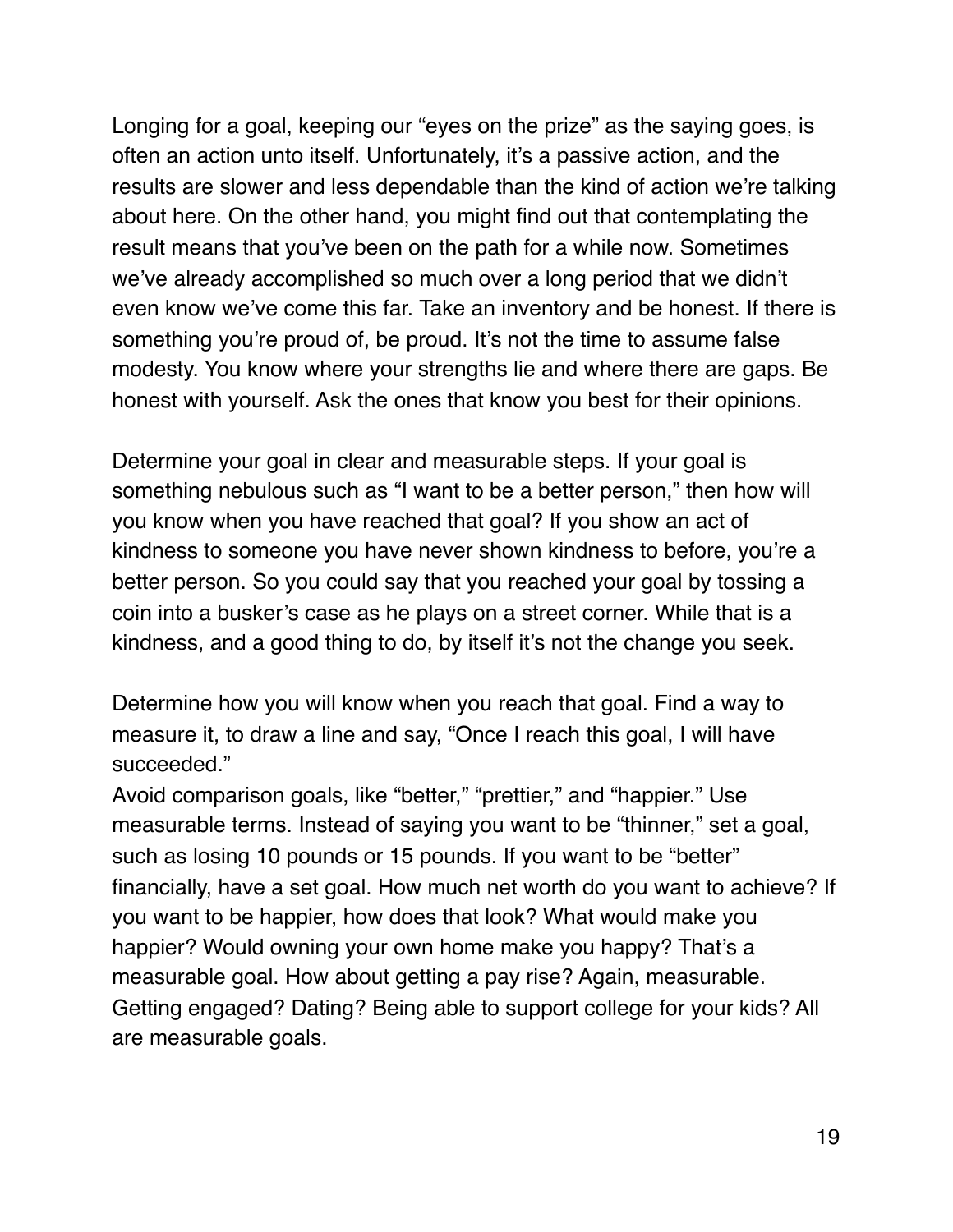#### <span id="page-19-0"></span>**Make a plan**

You probably will have to change your plan (NOT YOUR GOAL) as you progress. You're going to encounter problems you hadn't expected and couldn't foresee. That does not mean that plans are invalid.

Going in without any plan at all is chaos. You will be directionless and adrift. Changes you make are less likely to last, and the first barrier you come to will likely stall you entirely.

Make a plan. You need something as a base, a foundation. Altered or not, having a plan will give you something to refer to and to go back to when the alteration gets out of hand. Stick to the plan even if it needs changing now and again.

Do research. Learn from people who have made a similar journey. Take the horror stories from your friends and learn from them too. Don't let them deter you but instead find out what the fatal flaw was and work that into the plan.

Learn what you have to learn. Becoming the best you involves things you haven't even thought of yet. Try to figure out what you don't already know. If your measurable goal is to buy a house, find out what it takes to get your credit scores higher, and how much down payment you will need. What sort of institution would be best for your loan? You need facts to create the plan, and this research is part of Taking Action. You'll get the taking action benefits from learning how to craft your plan.

### <span id="page-19-1"></span>**Get organized**

Too often, things fall by the roadside because we're unorganized. For example, to boost our credit scores, bills need to be paid promptly, but you cannot find the bill to pay for it. That makes it harder to accomplish your goal. Finding a bill under a pile of papers three feet high a day before it hits collections is not going to further your goal of home ownership.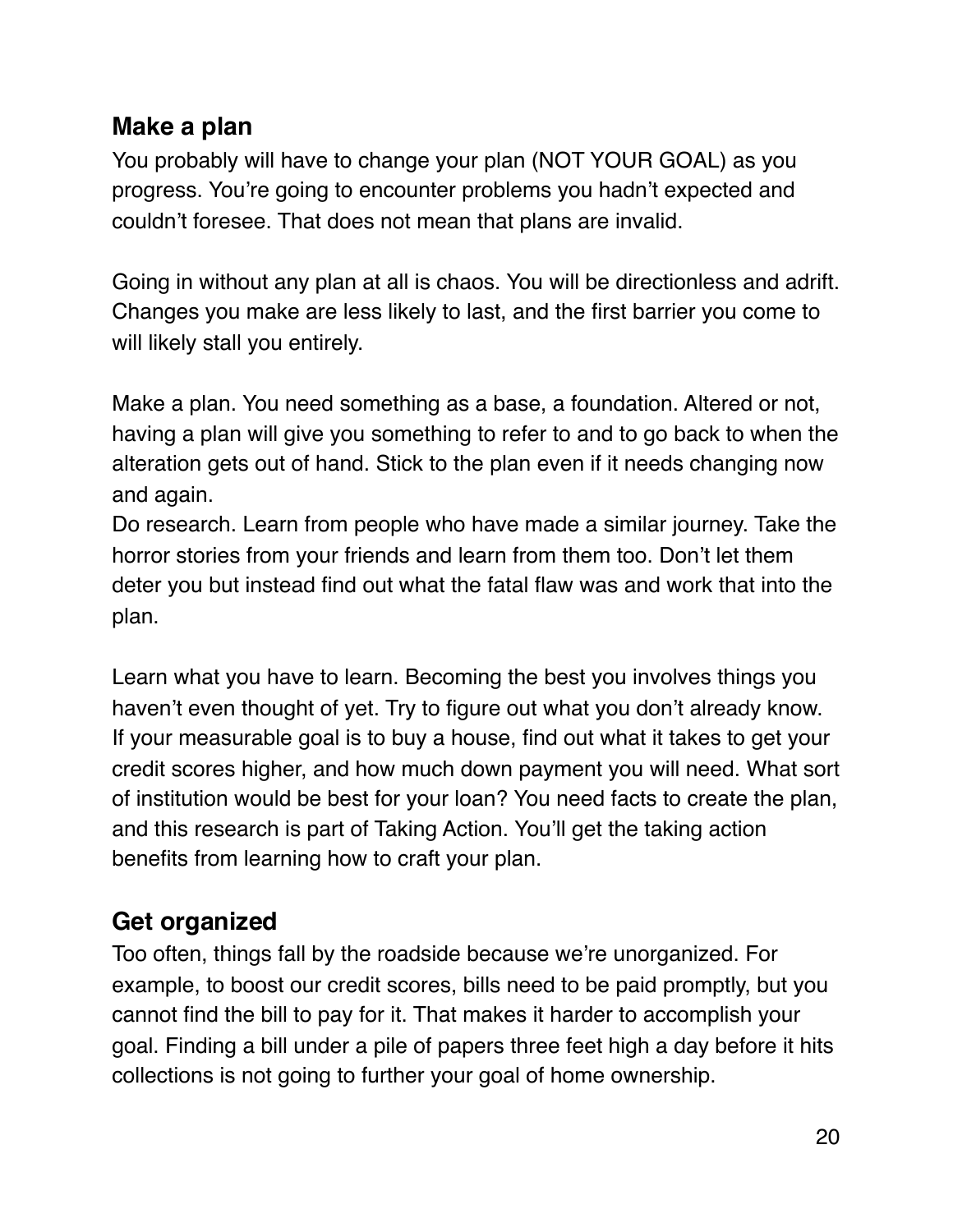Clear the decks and get a clean workspace. Clutter prevents growth. It's most likely a collection of links to your old life, the one you want to move on from, so clean it away.

Don't get discouraged. Take things one step at a time and go slow. Do a little bit today and then do a little bit more tomorrow. You don't have to sweep your entire life so far into a garbage bag; you're not going to throw out your furniture and all your possessions. Just know where important things are, know how to get to them, and know what they are.

That could be as straightforward as knowing where your birth certificate is. If your goal is to travel, you may need a passport, for that, you'll need the birth certificate. It might be having access to tax records. It may involve many steps along the way to get organized so that you'll always be ready to grab the opportunities you are going to create with change.

#### <span id="page-20-0"></span>**Take advantage of the opportunities**

You might never have heard of a man named Ray Kroc, but he invested some money in 1954 in a little California hamburger stand called McDonald's and created an international franchise. One of his more famous quotes is, "The two most important requirements for major success are: first, being in the right place at the right time, and second, doing something about it." Too often opportunities pass us by because we're not prepared to take advantage of those opportunities. Either we don't recognize the opportunity when it presents itself, or we're not able to take action from fear or doubt or because we're disorganized and have no way to jump on that opportunity.

Having a plan in place will allow you to grab these chances and use them to further your goal. Being able to jump on the openings you find and having the tools in place and available to use, can make all the difference between success and failure.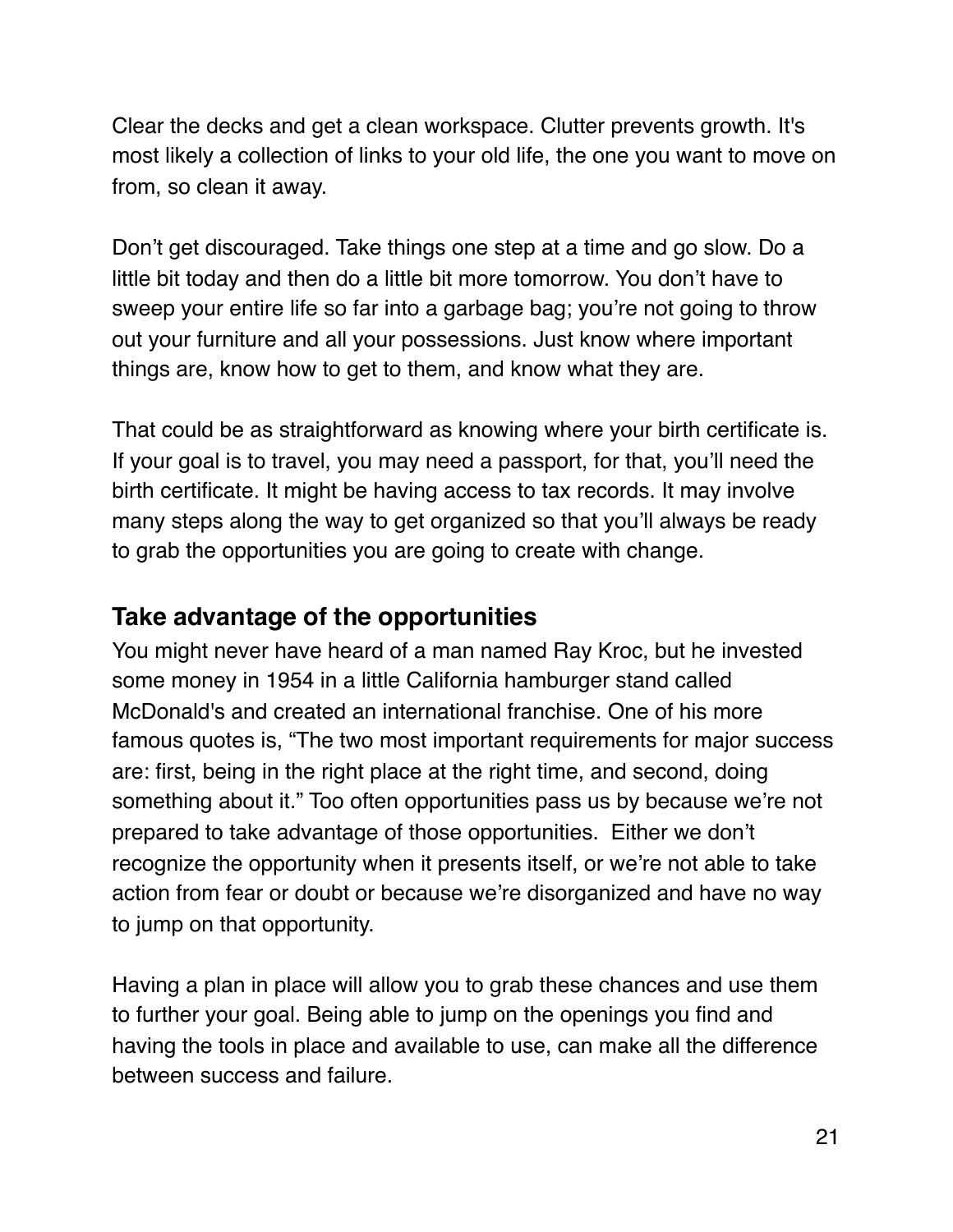Be ready when you see a chance. Then take action. Jump in. It will be scary. It will be a risk. But when opportunities come around, you need to be able to do something about them.

### <span id="page-21-0"></span>**Let yourself fail**

*"It had long since come to my attention that people of accomplishment rarely sat back and let things happen to them. They went out and happened to things." - Leonardo Da Vinci.* 

Most high-finance people will tell you that they lose money, lots of money. They take risks, and some pay off, and some do not. The key is that they continue to take risks. The result is that they earn more than they lose.

Failure is an option, but it's not a stopping point. Failing will not keep you from succeeding *eventually* or even next time. If you fail, you learn from it, you get up, and you jump on the next opportunity as it comes along.

Without risk, there can be no growth. Without risk, nothing changes. Taking a risk doesn't mean you'll never fail. Of course, you will, that's why it's called a risk. It's also why everyone doesn't go after opportunities that are right in front of them. It's hard, it's scary, and you may end up losing something you already have. But the next risk might be the one that pays off bigger and better than you could ever imagine. Don't let one failure deter you.

### <span id="page-21-1"></span>**Adapt**

If you fail, find out why and how. What did you not know that you should have known? What was it that you needed to know and understand to not fail? How can you use that to your advantage next time?

Take the next step. Take the next opportunity. Be prepared to fail. But be prepared to succeed too.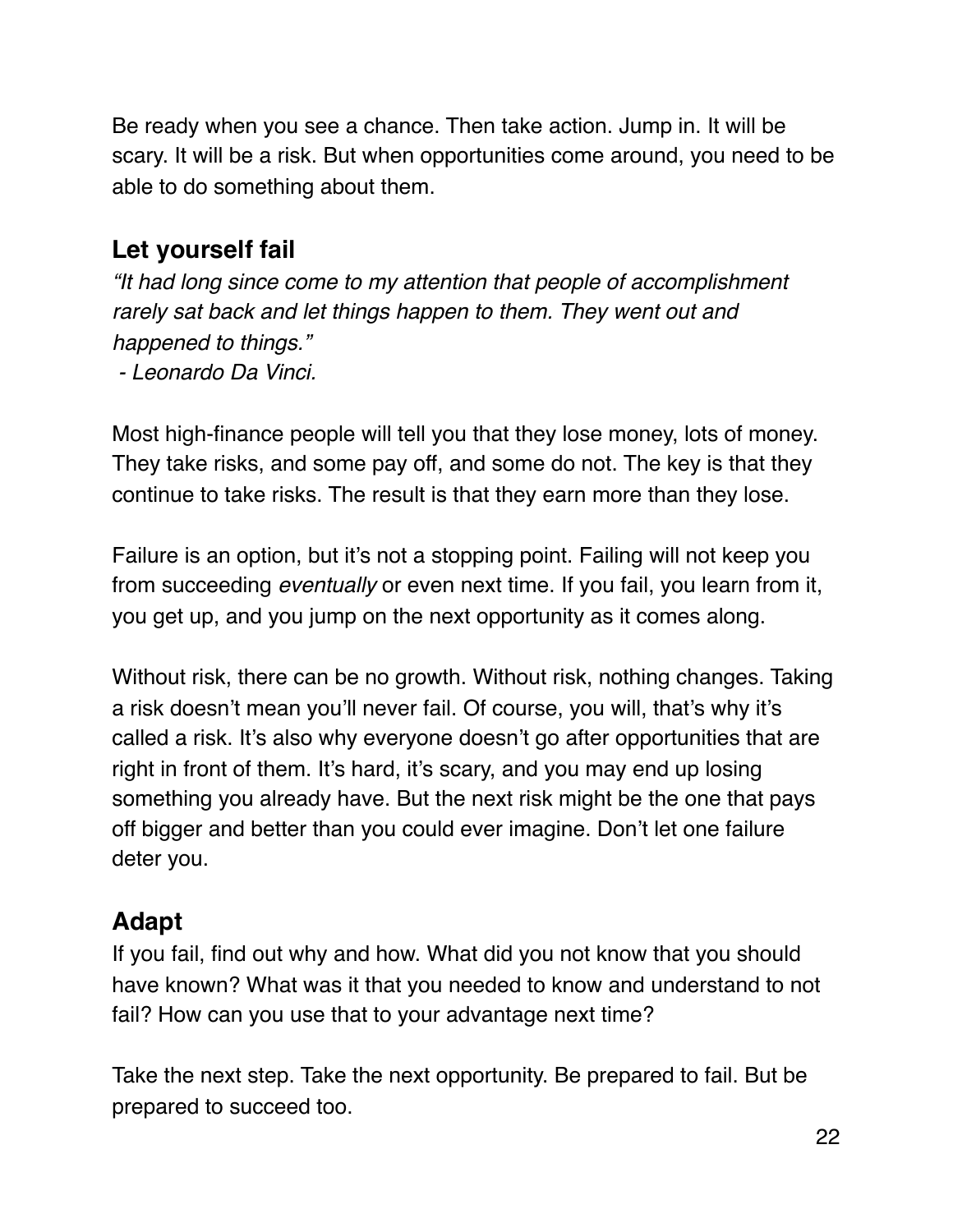#### <span id="page-22-0"></span>**Welcome your success!**

When you've reached your goal, be ready to identify it. That is where your measurable goals come in. If your goal was to own your own home and you've reached the point where you can get that three-bedroom ranch, be ready to accept that you have met that goal.

If, on the cusp of buying that three-bedroom house, you suddenly decide that you'd rather have the mansion on the mountainside, then make that your next goal. Don't fall into the trap of never letting yourself succeed. It's like dangling a carrot in front of a mule, if you don't let him get it once in a while, he'll stop trying. Learn to congratulate yourself for your accomplishments. Look at how far you've come, at the risks you took, and the person you are now.

Let yourself enjoy the moment of breaking the tape as you cross the finish line. Successes can be a teaching opportunity too. Just like failures, we can take a look at what succeeded and make use of that in the future. Use your successes to start over again or to go to the next level. If you got that threebedroom, then maybe the mansion is next. There is nothing wrong with setting a new goal and a new plan, so long as the goal you had set is one you allowed yourself to not only achieve but maybe even enjoy a little first.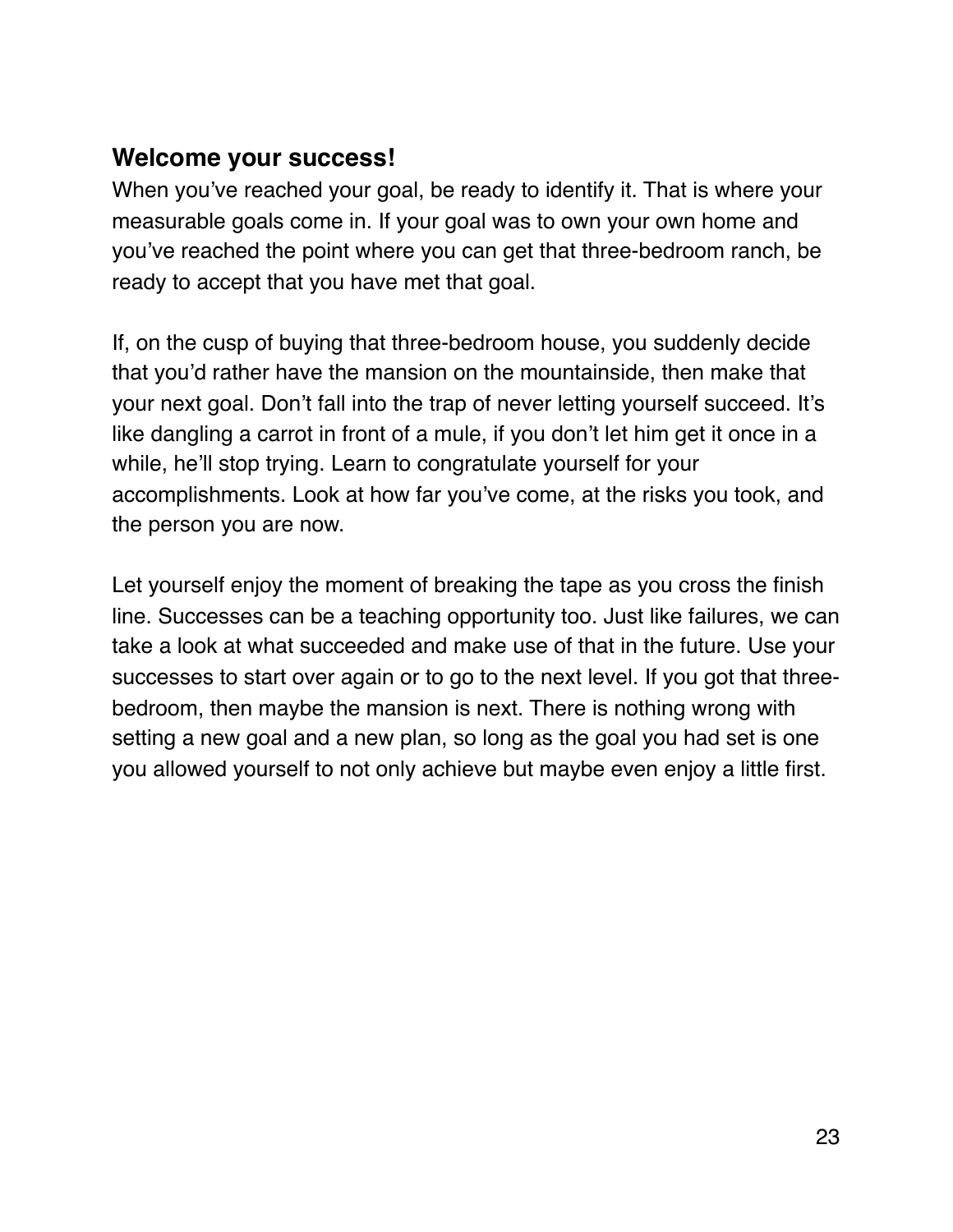# <span id="page-23-0"></span>**Conclusion**

Taking action is as intuitive as saying "jump" and as complex as changing plans to suit the opportunity. There's no wrong way to take action—just get started with small steps and adjust along the way as necessary.

Be prepared to not only seize the opportunities but to recognize them. Ray Kroc was a businessman who saw a hamburger stand and was able to use his skills to create a dream. He recognized the opportunity, and he ran with it. And so McDonald's was born.

Would he have had the same flash if he'd seen Steve Wozniak at a computer club? Maybe. Maybe not. But Steve Jobs did see it, and he partnered with Wozniak to create Apple. It's in the people you meet, the places you go. Think of everything as an opportunity. If you want to be a better person, the world is full of people who need a hand. You could do something as small and simple as taking a senior citizen out shopping or helping teach someone how to read.

Don't wait for opportunities to come to you. Go and find opportunities to become great. Explore opportunities that will allow you to excel.

Think of yourself as someone that does take these opportunities. Think of yourself as someone that finds the niche and understands the needs and knows how to fill them. Be proud of how far you've already come. Thank your friends and family who told you that you couldn't do it. All the real success stories have an element of people that say you can't do it. They're just giving you your tale to tell when you've reached your goal.

One more thing. Don't stop. Even if you reach your goal, go out and find another one. Never stop growing, never stagnate, never fall into that hole again. When you meet your measurable goal, ask yourself what your next one is.